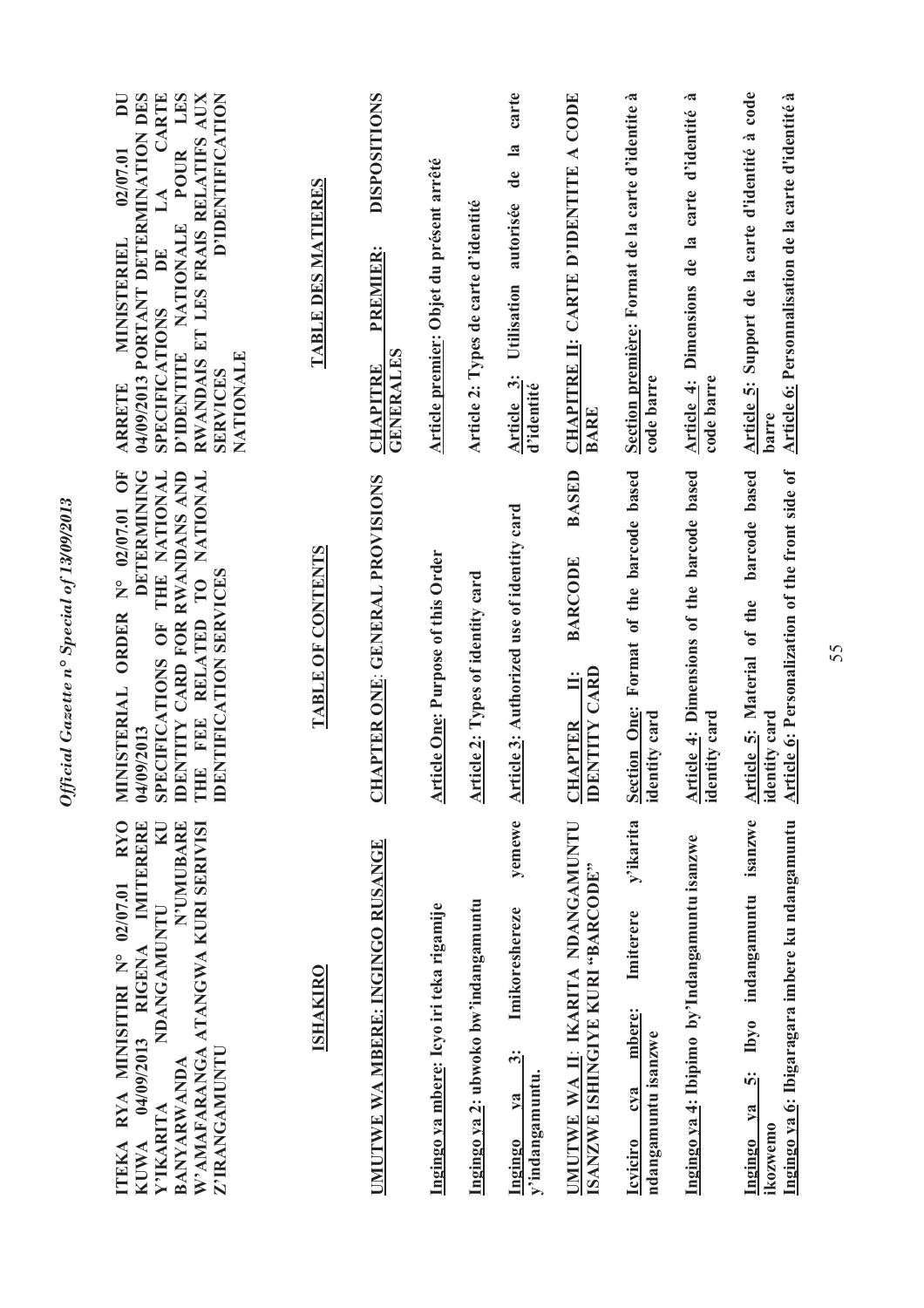| code barre, sur sa face avant   | Article 7: Personnalisation de la carte d'identité à<br>code barre, à son arrière    | Article 8: Autorité responsable pour les autres<br>caractéristiques<br>for                              | Section 2: Age de la personne et le montant des<br>frais contributifs au coût de la carte d'identite à<br>code barre                      | pour<br>Article 9: Age de la personne éligible<br>obtenir la carte d'identité à code barre<br>$\mathfrak{c}$ | Article 10: Montant d'argent à payer pour la<br>carte d'identité à code barre            | personne<br>d'une<br>Contribution<br>$\ddot{=}$<br>indigente<br><b>Article</b><br>indigent | CHAPITRE III: CARTE D'IDENTITÉ A PUCE<br>INTEGREE<br>SMART                    | Section prmière: Format de la carte d'identité à<br>puce intégrée            | d'identité à<br>Article 12: Définition de la carte<br>puce intégrée | Article 13: Support de la carte d'identité à puce<br>intégrée | Article 14: Personnalisation de la carte nationale<br>d'identité à puce intégrée, a sa face avant   |
|---------------------------------|--------------------------------------------------------------------------------------|---------------------------------------------------------------------------------------------------------|-------------------------------------------------------------------------------------------------------------------------------------------|--------------------------------------------------------------------------------------------------------------|------------------------------------------------------------------------------------------|--------------------------------------------------------------------------------------------|-------------------------------------------------------------------------------|------------------------------------------------------------------------------|---------------------------------------------------------------------|---------------------------------------------------------------|-----------------------------------------------------------------------------------------------------|
| the barcode based identity card | Article 7: Personalization of the back of the<br>barcode based identity card         | responsible<br>determination of other features<br><b>Authority</b><br>$\ddot{\infty}$<br><b>Article</b> | fee as the citizen's contribution to the cost of<br>Section 2: Age of the person and amount of<br>the barcode based identity card         | eligible<br>Article 9: Age of the person<br>bardode based identity card                                      | Article 10: Amount of money to be paid as<br>for the barcode based identity card         | of an<br>Contribution<br>$\ddot{=}$<br><b>Article</b><br>person                            | INTEGRATED<br><b>IDENTITY CARD</b><br>Ë<br><b>CHAPTER</b>                     | Section One: Format of the integrated smart<br>identity card                 | Article 12: Definition of the integrated smart<br>identity card     | Article 13: Material of the integrated smart<br>identity card | Article 14: Personalization of the front side of<br>national integrated smart identity card<br>the: |
| isanzwe                         | ku<br>inyuma<br>Ibigaragara<br>ndangamuntu isanzwe<br>$\ddot{\tau}$<br>ya<br>Ingingo | Ingingo ya 8: Urwego rugena ibindi bimenyetso                                                           | Icyiciro cya 2: imyaka y'amavuko n'umubare<br>w'amafaranga atangwa n'umuturage nk'uruhare<br>rwe ku kiguzi cy'ikarita ndangamuntu isanzwe | Ingingo ya 9: Imyaka y'amavuko isabwa kugira<br>ngo umuntu ahabwe indangamuntu                               | Ingingo ya 10: Umubare w'amafaranga atangwa<br>nk'uruhare rw'uhabwa indangamuntu isanzwe | Ingingo ya 11: Uruhare rw'umuturage utishoboye                                             | INDANGAMUNTU<br>Ë<br>$\mathbf{W} \mathbf{A}$<br>IKOMATANYIJE<br><b>UMUTWE</b> | indangamuntu<br><b>Ibiranga</b><br>mbere:<br>cya<br>ikomatanyije<br>Icyiciro | cy'indangamuntu<br>Ingingo ya 12: Igisobanuro<br>ikomatanyije       | Ingingo ya 13: Ibyo indangamuntu ikomatanyije<br>ikozwemo     | Ingingo ya 14: Ibyanditse imbere ku ndangamuntu<br>ikomatanyije                                     |

Official Gazette nº Special of 13/09/2013

56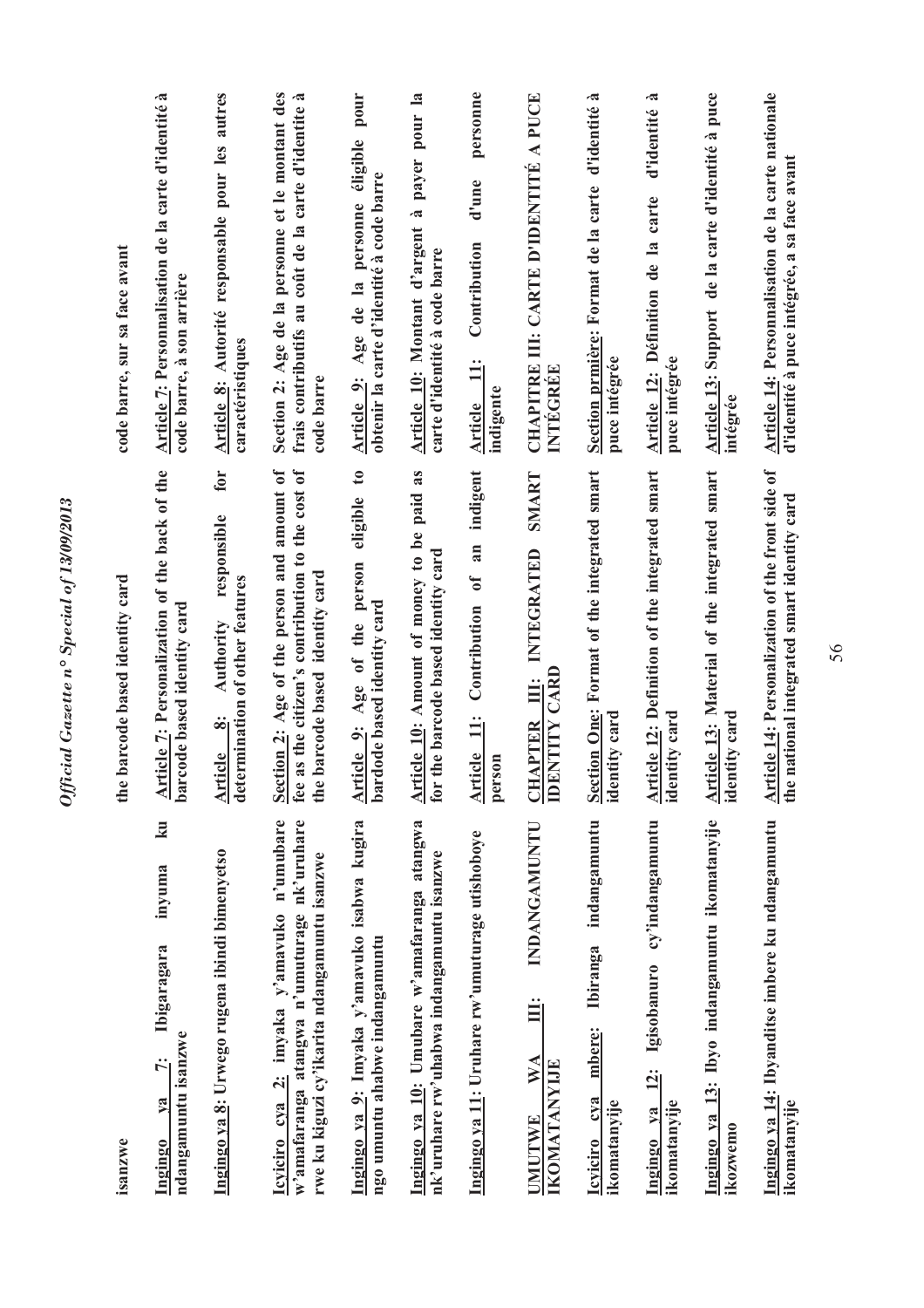| Article 15: Personnalisation de la carte nationale<br>d'identité à puce intégrée              | Article 16: Autorité compétente pour autres<br>signes caractéristiques | Section 2: Frais contributifs du citoyen au cout<br>de la carte nationale d'identité à puce intégré<br>the national    | Article 17: Age de la personne éligible pour la<br>carte d'identité nationale à puce intégrée | Article 18: Montant à payer pour obtenir la carte<br>d'identité à puce intégrée                       | Article 19: Montant à payer pour les autres<br>services relatifs à la carte d'identité                           | <b>CHAPITRE IV: DISPOSITIONS FINALES</b> | <b>Article 20: Disposition abrogatoire</b>                                     | <b>Article 21: Entrée en vigueur</b>             |  |
|-----------------------------------------------------------------------------------------------|------------------------------------------------------------------------|------------------------------------------------------------------------------------------------------------------------|-----------------------------------------------------------------------------------------------|-------------------------------------------------------------------------------------------------------|------------------------------------------------------------------------------------------------------------------|------------------------------------------|--------------------------------------------------------------------------------|--------------------------------------------------|--|
| ticle 15: Personalization of the back of the<br>integrated smart identity card<br>Art         | Article 16: Authority responsible for other<br>features                | Section 2: Fee to be paid as the citizen's<br>contribution to the cost of<br>integrated smart identity card            | Article 17: Age of the person eligible to<br>Integrated smart identity card.                  | Article 18: Amount of fee to be paid in order<br>to get the integrated smart card                     | Article 19: Amount of fee to be paid for other<br>services related to national integrated smart<br>identity card | APTER IV: FINAL PROVISIONS<br><b>CH</b>  | <b>Article 20: Repealing provision</b>                                         | <b>Article 21: Commencement</b>                  |  |
| ku<br>inyuma<br><b>Ibyanditse</b><br>ndangamuntu ikomatanyije<br><b>is:</b><br>$1$<br>Ingingo | Ingingo ya 16: Urwego rugena ibindi bimenyetso                         | Icyiciro cya 2: Amafaranga atangwa n'umuturage<br>cy'indangamuntu<br>kiguzi<br>ku<br>rwe<br>ikomatanyije<br>nk'uruhare | Ingingo ya 17: Imyaka y'amavuko isabwa kugira<br>ngo umuntu ahabwe indangamuntu ikomatanyije  | indangamuntu<br>Igingo ya 18: Umubare w'amafaranga atangwa<br>rw'uhabwa<br>ikomatanyije<br>nk'uruhare | Ingingo ya 19: Umubare w'amafaranga atangwa<br>ku zindi serivisi z'indangamuntu ikomatanyije                     | UMUTWE WA IV: INGINGO ZISOZA             | Ingingo ya 20: Ivanwaho ry'iteka ry'ingingo<br>z'amateka zinyuranye n'iri teka | Ingingo ya 21: Igihe iteka ritangira gukurikizwa |  |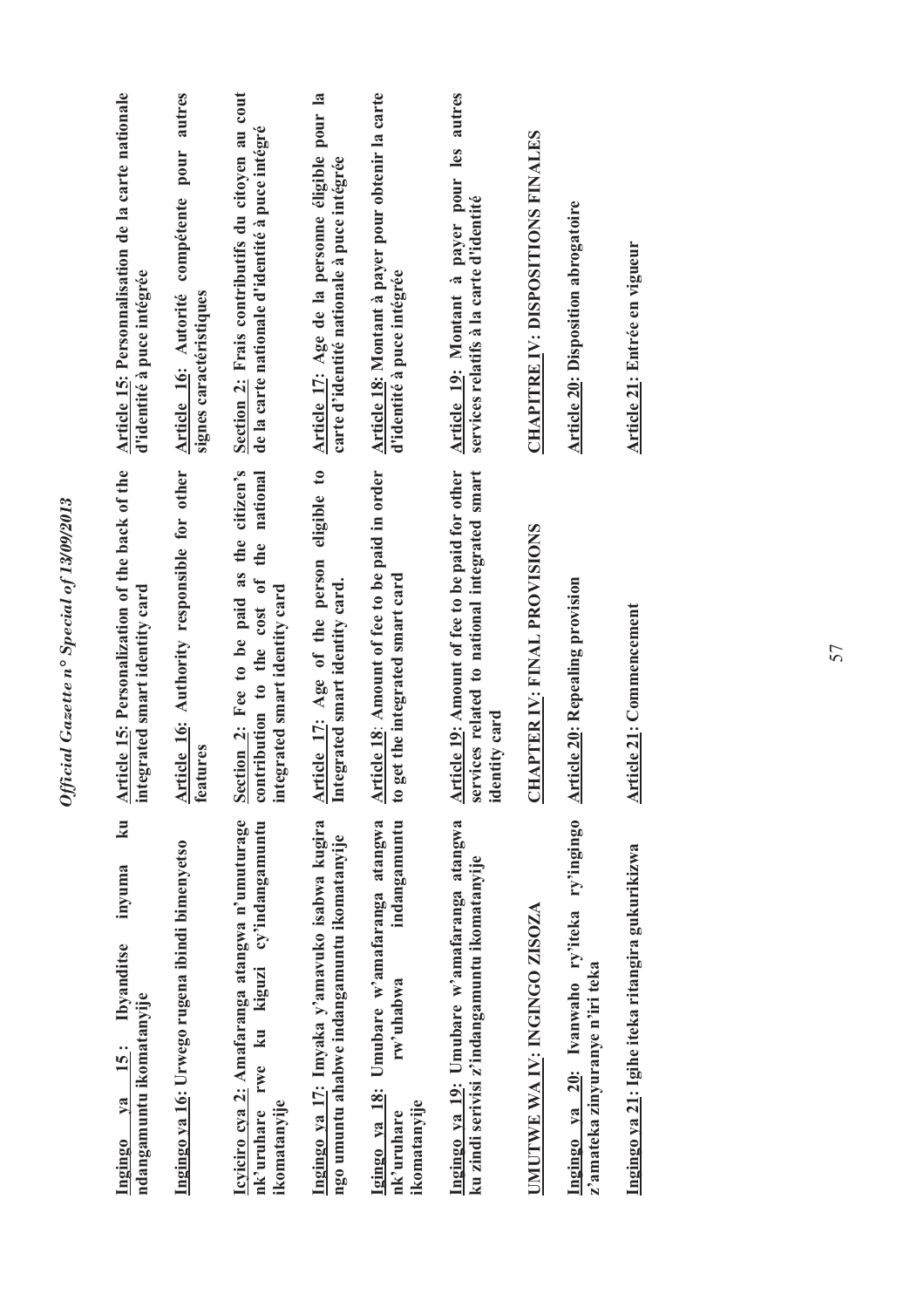| <b>RYO</b><br>04/09/2013 RIGENA IMITERERE<br>N'UMUBARE<br>W'AMAFARANGA ATANGWA KURI SERIVISI<br>KU<br>RYA MINISITIRI Nº02/07.01<br>NDANGAMUNTU<br>Z'IRANGAMUNTU<br><b>BANYARWANDA</b><br>Y'IKARITA<br><b>KUWA</b><br><b>ITEKA</b> | DETERMINING<br>$\overline{O}$<br>THE NATIONAL<br>IDENTITY CARD FOR RWANDANS AND<br>NATIONAL<br>N°02/07.01<br><b>IDENTIFICATION SERVICES</b><br><b>ORDER</b><br>SPECIFICATIONS OF<br><b>RELATED</b><br>MINISTERIAL<br>04/09/2013<br><b>FEE</b> | D'IDENTIFICATION<br>04/09/2013 PORTANT SPECIFICATIONS DE<br>LA CARTE D'IDENTITE NATIONALE POUR<br>LES RWANDAIS ET FRAIS RELATIFS AUX<br>$\overline{\mathbf{D}}$<br>N°02/07.01<br>MINISTRERIEL<br>NATIONALE<br><b>SERVICES</b><br><b>ARRETE</b> |
|-----------------------------------------------------------------------------------------------------------------------------------------------------------------------------------------------------------------------------------|-----------------------------------------------------------------------------------------------------------------------------------------------------------------------------------------------------------------------------------------------|------------------------------------------------------------------------------------------------------------------------------------------------------------------------------------------------------------------------------------------------|
| Minisitiri w'Ubutegetsi bw'Igihugu,                                                                                                                                                                                               | e Minister of Local Government,<br>Ē                                                                                                                                                                                                          | Le Ministre de l'Administration Locale,                                                                                                                                                                                                        |
| Ashingiye ku Itegeko Nshinga rya Repubulika y'u<br>Rwanda ryo kuwa 04 Kamena 2003 nk'uko<br>ryavuguruwe kugeza ubu, cyane cyane mu ngingo<br>zaryo, iya 120, iya 121 n'iya 201;                                                   | Pursuant to the Constitution of the Republic of<br>Rwanda of 04 June 2003 as amended to date,<br>especially in Articles 120, 121 and 201                                                                                                      | Vu la Constitution de la République du Rwanda du<br>jour,<br>$\infty$<br>spécialement en ses articles 120, 121 et 201;<br>04 juin 2003 telle que révisée à                                                                                     |
| Ashingiye ku Itegeko n° 14/2008 ryo kuwa<br>04/06/2008 rigenga iyandikwa ry'abaturage n'itangwa<br>ry'ikarita ndangamuntu cyane cyane mu ngingo yaryo<br>ya 10;                                                                   | governing the registration of the population and<br>Pursuant to Law n° 14/2008 of 04/06/2008<br>the issuance of the identity card, especially in<br>Article 10:                                                                               | Vu la Loi nº 14/2008 du 04/06/2008 déterminant<br>l'enregistrement de la population et la délivrance de<br>la carte d'identité, spécialement en son article 10                                                                                 |
| Ashingiye ku Itegeko nº 41/2011 ryo kuwa<br>31/10/2011 rishyiraho Ikigo cy'lgihugu gishinzwe<br>Irangamuntu (NIDA) rikanagena inshingano, imiterere<br>n'imikorere byacyo, cyane cyane mu ngingo yaryo ya                         | establishing the National Identification Agency<br>especially in<br>Pursuant to Law n° 41/2011 of 31/10/2011<br>its mission,<br>organization and functioning,<br>determining<br>(NIDA) and<br>Article 4;                                      | Vu la Loi nº 41/2011 du 31/10/2011 portant création<br>de l'Agence Nationale d'Identification (NIDA) et<br>déterminant ses attributions, son organisation et son<br>fonctionnement, spécialement en son article 4                              |
| 17/07/2008 rigena imiterere y'ikarita ndangamuntu ku<br>Asubiye ku Iteka rya Minisitiri n°012/07.01 ryo kuwa<br>Banyarwanda n'umubare w'amafaranga atangwa<br>nk'uruhare rwe ku giciro cy'ikarita ndangamuntu;                    | Order<br>n°012/07.01 of 17/07/2008 determining the<br>characteristics of the national identity card and<br>the amount contribution towards the cost of the<br>the Ministerial<br>Having reviewed<br>identity card                             | $\ddot{d}$<br>carte<br>$\ddot{a}$<br>d'identité pour rwandais et participation<br>Revu l'Arrêté Ministériel n° 012/07.01<br>17/07/2008 portant caractéristiques de la<br>détenteur sur le coût de la carte d'identité.                         |
| Inama y'Abaminisitiri yateranye kuwa 12/06/2013<br>imaze kubisuzuma no kubyemeza;                                                                                                                                                 | the<br>$\Omega$<br>approval<br>Cabinet, in its session of 12/06/2013;<br>and<br>consideration<br>After                                                                                                                                        | des<br>Conseil<br>Après examen et adoption par le<br>Ministres, en sa séance du 12/06/2013                                                                                                                                                     |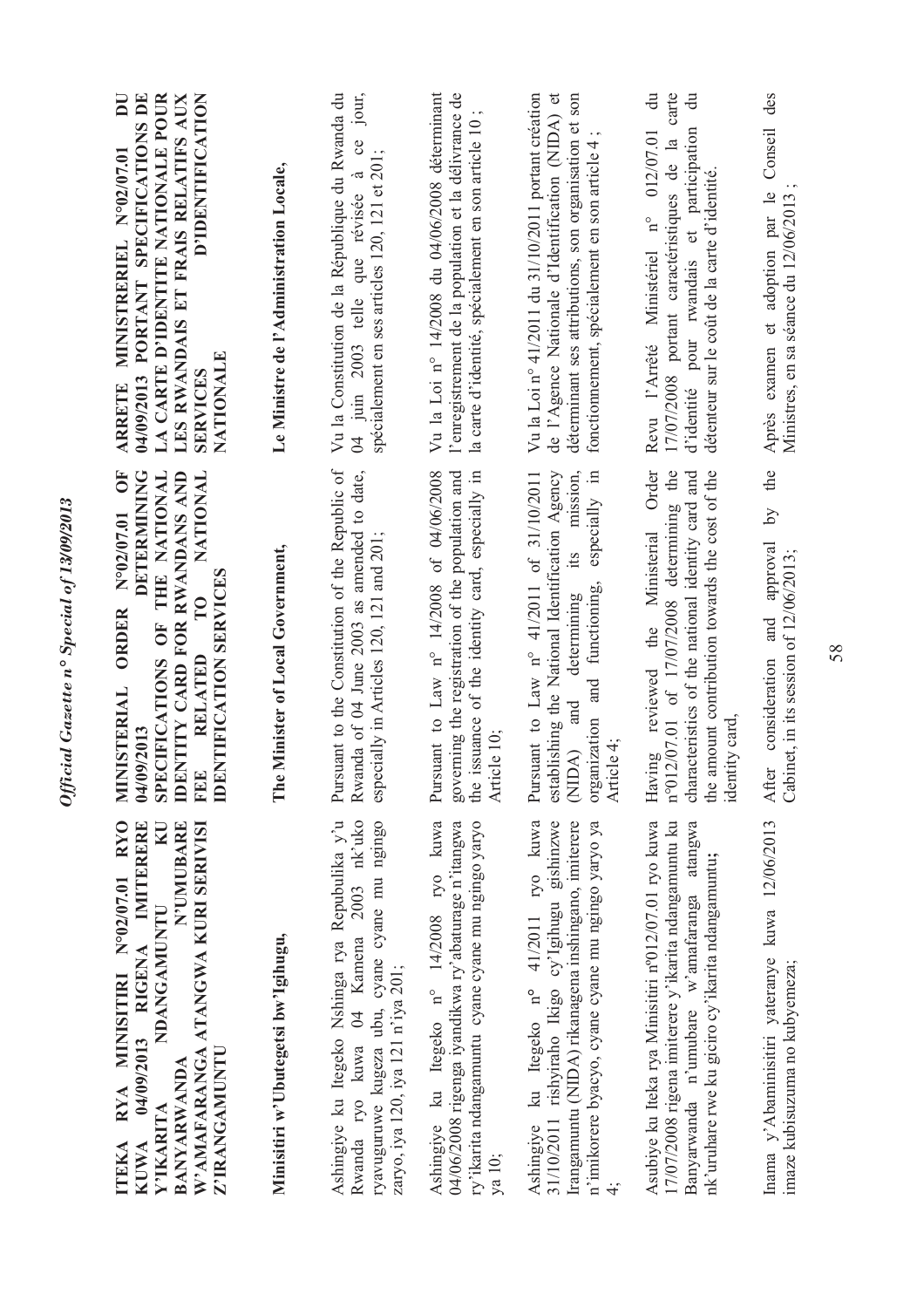| <b>ATEGETSE:</b>                                                                                                                                                                                                                         | <b>ORDERS:</b>                                                                                                                                                                                                           | $\ddot{\phantom{0}}$<br><b>ARRETE</b>                                                                                                                                                                                                                               |
|------------------------------------------------------------------------------------------------------------------------------------------------------------------------------------------------------------------------------------------|--------------------------------------------------------------------------------------------------------------------------------------------------------------------------------------------------------------------------|---------------------------------------------------------------------------------------------------------------------------------------------------------------------------------------------------------------------------------------------------------------------|
| UMUTWE WA MBERE: INGINGO RUSANGE                                                                                                                                                                                                         | APTER ONE: GENERAL PROVISIONS<br><b>ED</b>                                                                                                                                                                               | <b>DISPOSITIONS</b><br>PREMIER:<br><b>GENERALES</b><br><b>CHAPITRE</b>                                                                                                                                                                                              |
| Ingingo ya mbere: Icyo iri teka rigamije                                                                                                                                                                                                 | <b>Article One: Purpose of this Order</b>                                                                                                                                                                                | Article premier: Objet du présent arrêté                                                                                                                                                                                                                            |
| Iri teka rigena imiterere y'ikarita ndangamuntu ku<br>cy'ikarita<br>atangwa<br>nk'uruhare rwe ku giciro<br>w'amafaranga<br>n'umubare<br>Banyarwanda<br>n'umuturage<br>ndangamuntu                                                        | of the<br>and the<br>This Order determines the format<br>National Identity Card for Rwandans<br>contribution of the Citizen to its cost.                                                                                 | Le présent arrêté détermine le format de la Carte<br>d'Identité Nationale pour les Rwandais et son coût<br>contribution<br>ප්<br>guise<br>en francs rwandais en<br>participative du Citoyen.                                                                        |
| Ingingo ya 2: ubwoko bw'indangamuntu                                                                                                                                                                                                     | <b>Article 2: Types of identity card</b>                                                                                                                                                                                 | Article 2: Types de carte d'identité                                                                                                                                                                                                                                |
| Hariho ubwoko bubiri bw'indangamuntu:                                                                                                                                                                                                    | There are two types of identity cards:                                                                                                                                                                                   | Il y a deux sortes de la carte d'identité                                                                                                                                                                                                                           |
| kuri<br>ishingiye<br>isanzwe<br>indangamuntu<br>"barcode";<br>$\frac{1}{2}$                                                                                                                                                              | 1° the barcode based identity card;                                                                                                                                                                                      | $\cdot$ $\circ$<br>1° la carte d'identité à code barre                                                                                                                                                                                                              |
| 2° indangamuntu ikomatanyije.                                                                                                                                                                                                            | 2° the integrated smart identity card.                                                                                                                                                                                   | la carte d'identité à puce intégrée.<br>$\frac{1}{2}$                                                                                                                                                                                                               |
| yemewe<br>Imikoreshereze<br>ကို<br>y'indangamuntu.<br>V2<br>Ingingo                                                                                                                                                                      | Article 3: Authorized use of identity card                                                                                                                                                                               | carte<br>de la<br>autorisée<br>Utilisation<br>Article 3:<br>d'identité                                                                                                                                                                                              |
| Indangamuntu isanzwe ishingiye kuri "barcode"<br>bwoko<br>kandi zikoreshwa mu Rwanda. Icyakora ntawe<br>n'Indangamuntu ikomatanyije zifite agaciro kangana<br>ubwo<br>bw'indangamuntu bwombi icyarimwe.<br>ushobora gutunga no gukoresha | and the<br>integrated smart identity card are all valid and<br>used in Rwanda. However no person is allowed<br>to own and use the two types of identity cards at<br>barcode based identity card<br>the same time.<br>The | La carte d'identité à code barre et la carte d'identité<br>de cartes<br>à puce intégrée sont toutes valables et utilisées au<br>$\tilde{\epsilon}$<br>autorisé<br>Rwanda. Cependant, personne n'est<br>posséder et utiliser les deux types<br>d'identité à la fois. |
| UMUTWE WA II: IKARITA NDANGAMUNTU<br><b>ISANZWE ISHINGIYE KURI "BARCODE"</b>                                                                                                                                                             | <b>BASED</b><br><b>BARCODE</b><br><b>IDENTITY CARD</b><br>Ë<br><b>CHAPTER</b>                                                                                                                                            | CHAPITRE II: CARTE D'IDENTITE A CODE<br>BARE                                                                                                                                                                                                                        |

Official Gazette nº Special of 13/09/2013

59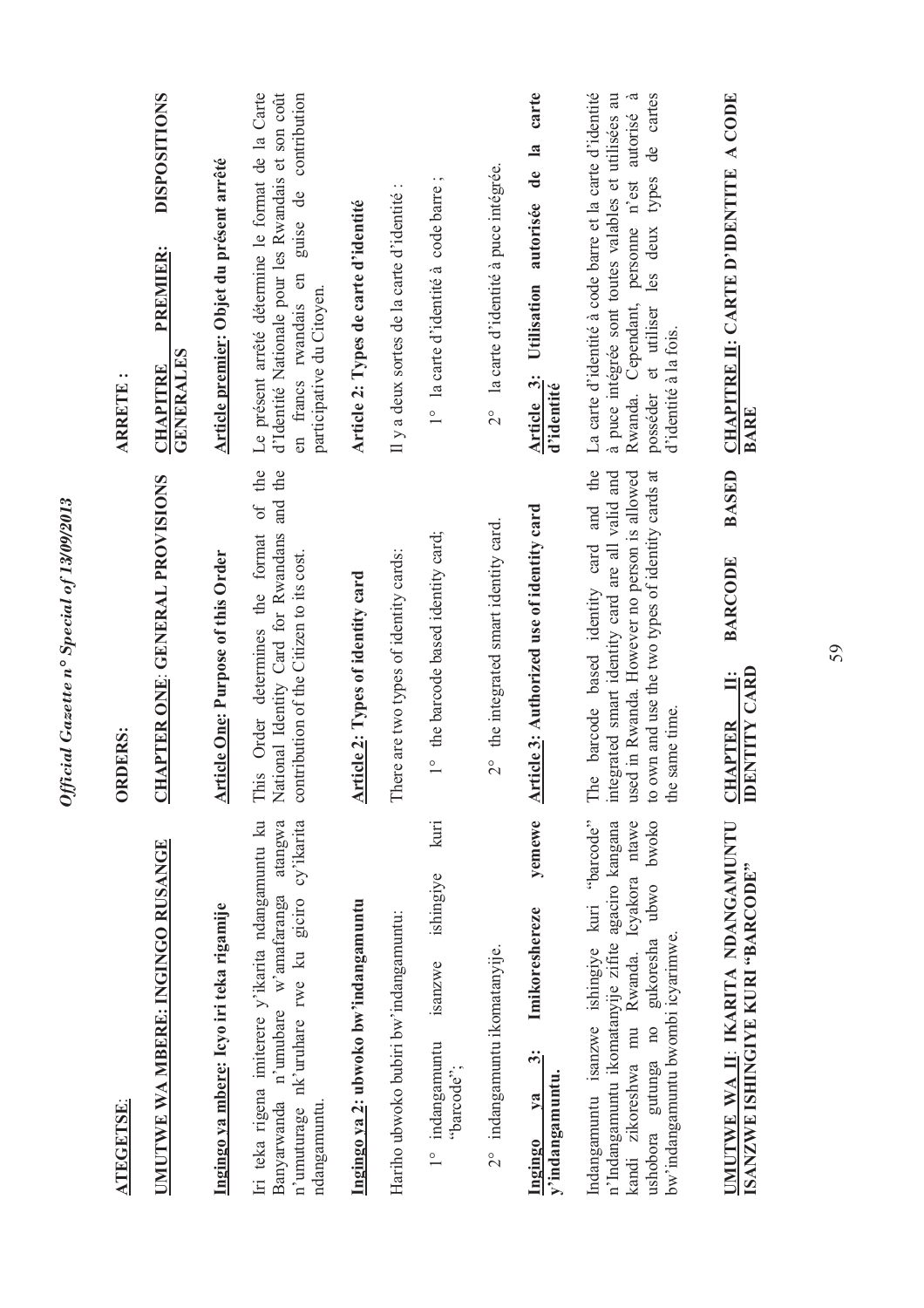| y'ikarita<br>Imiterere<br>mbere:<br>ndangamuntu isanzwe<br>cva<br><b>Icviciro</b>                                                                                                          | Format of the barcode based<br><b>Section One:</b><br>identity card                                                                                            | Section première: Format de la carte d'identite à<br>code barre                                                                                                                       |
|--------------------------------------------------------------------------------------------------------------------------------------------------------------------------------------------|----------------------------------------------------------------------------------------------------------------------------------------------------------------|---------------------------------------------------------------------------------------------------------------------------------------------------------------------------------------|
| Ingingo ya 4: Ibipimo by'Indangamuntu isanzwe                                                                                                                                              | Article 4: Dimensions of the barcode based<br>identity card                                                                                                    | .ಷ<br>Article 4: Dimensions de la carte d'identité<br>code barre                                                                                                                      |
| Indangamuntu isanzwe ifite ibipimo mpuzamahanga<br>(ID-1, ISO/IEC 7810 Standard) bikurikira:                                                                                               | card has the<br>standardized<br>Standard):<br>dimensions (ID-1, ISO/IEC 7810<br>based identity<br>international<br>barcode<br>following<br>The                 | La carte d'identité à code barre a des dimensions de<br>norme international (ID-1, ISO/IEC 7810 Standard):                                                                            |
| inani<br>uburebure bwa milimetero mirongo<br>n'eshanu n'ibice bitandatu (85,6 mm);<br>$\frac{1}{1}$                                                                                        | mm)<br>(85.6)<br>six<br>millimeters in length;<br>point<br>eighty-five<br>$\frac{1}{\sqrt{2}}$                                                                 | une longueur de quatre-vingt cinq virgule<br>six millimètres (85,6 mm);<br>$\frac{1}{1}$                                                                                              |
| ubugari bwa milimetero mirongo itanu n'enye<br>(54 mm);<br>$\frac{1}{2}$                                                                                                                   | $\equiv$<br>millimeters<br>$\min$<br>(54)<br>fifty-four<br>width;<br>$\overline{\mathcal{C}}$                                                                  | une largeur de cinquante-quatre millimètres<br>$(54 \text{ mm});$<br>$\overline{c}$                                                                                                   |
| zero n'ibice<br>mirongo irindwi n'esheshatu (0, 76 mm).<br>umubyimba wa milimetero<br>30                                                                                                   | zero point seventy-six millimeters (0.76<br>mm) in thickness<br>$3^{\circ}$                                                                                    | une épaisseur de zéro virgule soixante-seize<br>millimètres (0,76 mm)<br>$3^{\circ}$                                                                                                  |
| Ingingo ya 5: Ibyo indangamuntu<br>isanzwe ikozwemo                                                                                                                                        | barcode based<br>Article 5: Material of the<br>identity card                                                                                                   | Article 5: Support de la carte d'identité à code<br>barre                                                                                                                             |
| rupapuro<br>rufunikishijwe<br>rukomeye kandi rutakwangizwa n'amazi (teslin ®";<br>mu<br>material)<br>ikozwe<br>isanzwe<br>synthetic<br>pulasitiki ibonerana.<br>Indangamuntu<br>waterproof | The barcode based identity card is made of<br>$\widehat{\mathbb{B}}^{n}$<br>("teslin<br>covered with transparent laminator<br>synthetic material<br>waterproof | à code barre est fabriquée en<br>$\widehat{\mathbb{B}}^{n}$<br>étanche à l'eau ("teslin<br>recouverte de matière plastique transparent.<br>matière synthétique<br>La carte d'identité |
| Ingingo ya 6: Ibigaragara imbere ku ndangamuntu<br>isanzwe                                                                                                                                 | Article 6: Personalization of the front side of<br>the barcode based identity card                                                                             | Article 6: Personnalisation de la carte d'identité à<br>code barre, sur sa face avant                                                                                                 |
| Imbere ku ndangamuntu isanzwe, ahagaragara ifoto ya<br>nyir'indanamuntu hari ibi bikurikira:                                                                                               | the front side of the barcode identity card<br>ere figures the owner's photo, there are the<br>following<br>$\delta$<br>$\mathbb{R}^n$                         | Sur la face avant de la carte d'identité à code barre<br>où figure la photo du propriétaire, il y a ce qui suit:                                                                      |
| 1° uhereye ibumoso ugana iburyo, hari Ikirango cya                                                                                                                                         | from the left to the right there is the Seal<br>$\frac{0}{1}$                                                                                                  | droite il y a le Sceau de la<br>gauche à<br>$1^{\circ}$ de                                                                                                                            |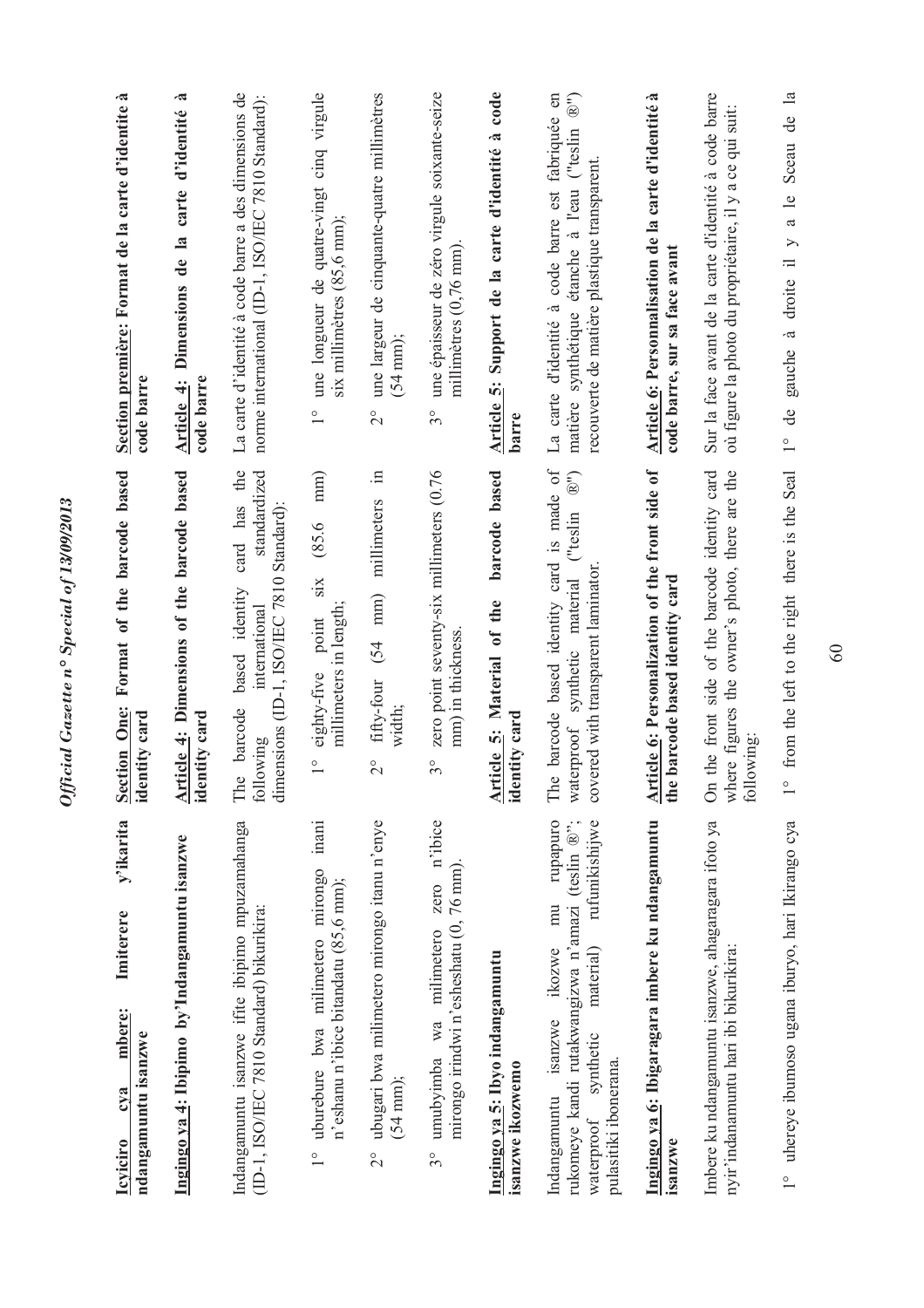| 6 IUC/UVIA<br>١<br>۰,<br>١ |
|----------------------------|
|                            |
| י<br>י                     |
|                            |
| Ń,                         |
| ζ                          |
|                            |
| $\mathbf{r}$<br>c          |
|                            |
| Č                          |
|                            |
|                            |
|                            |
|                            |
| e<br>C                     |
|                            |
|                            |
|                            |

bururu bweruruka, munsi, yaho hakaba itsinda ry'amagambo "REPUBLIC OF RWANDA" Repubulika gikurikirwa n'itsinda ry'amagambo Repubulika gikurikirwa n'itsinda ry'amagambo "REPUBULIKA Y'U RWANDA" yanditse mu bururu bweruruka, munsi, yaho hakaba itsinda ry'amagambo "REPUBLIC OF RWANDA" yanditse mu ibara ry'icyatsi kibisi. Ibi byombi bikurikirwa n'urukiramende rugizwe n'amabara "REPUBULIKA Y'U RWANDA" yanditse mu yanditse mu ibara ry'icyatsi kibisi. Ibi byombi bikurikirwa n'urukiramende rugizwe n'amabara akurikiranye nk'ay'Ibendera ry'Igihugu; akurikiranye nk'ay'Ibendera ry'Igihugu;

- 2° munsi y'ibiteganyijwe mu gace ka 1° k'iyi ngingo, hari umurongo ugororotse wirabura uva munsi y'ibiteganyijwe mu gace ka 1° k'iyi ngingo, hari umurongo ugororotse wirabura uva munsi y'itsinda ry'amagambo "REPUBULIKA Y'U RWANDA" kugera munsi y'urukiramende munsi y'itsinda ry'amagambo 'REPUBULIKA Y'U RWANDA" kugera munsi y'urukiramende ruvugwa muri ako gace; ruvugwa muri ako gace;  $\frac{1}{2}$
- ndangamuntu igaragara mu ruziga ruteye nk'igi imirasire y'izuba ifite udukoni makumyabiri na 3° iruhande rw'ibumoso rw'umurongo, uvugwa mu gace ka 2° k'iyi ngingo hari ifoto ya nyir'ikarita rihagaritse rufite ibara risa nk'umweru. Uru ruziga rufite uburebure bwa milimetero mirongo ine (40 mm), n'ubugari bwa milimetero makumyabiri n'icyenda n'ibice bitatu (29,3 mm). Iruhande rwarwo, hari uruziga rugaragaraho tune (24). Uru ruziga rufite narwo mu burebure bwarwo milimetero mirongo ine n'indwi (47 mm) naho mu bugari bwarwo ni milimetero mm) naho mu bugari bwarwo ni milimetero mirongo itatu n'umunani n'ibice mirongo irindwi na bitanu (38,75 mm). Iburyo ry'urwo ruziga, iruhande rw'ibumoso rw'umurongo, uvugwa mu gace ka 2° k'iyi ngingo hari ifoto ya nyir'ikarita ndangamuntu igaragara mu ruziga ruteye nk'igi rihagaritse rufite ibara risa nk'umweru. Uru ruziga rufite uburebure bwa milimetero mirongo ne (40 nm), n'ubugari bwa milimetero tuhande rwarwo, hari uruziga rugaragaraho imirasire y'izuba ifite udukoni makumyabiri na tune (24). Uru ruziga rufite narwo mu burebure bwarwo milimetero mirongo ine n'indwi (47 mirongo itatu n'umunani n'ibice mirongo irindwi makumyabiri n'icyenda n'ibice bitatu (29,3 mm). na bitanu (38,75 mm). Iburyo ry'urwo ruziga, ahajya hepfo harimo agafoto gato ka nyir'ikarita; ahajya hepfo harimo agafoto gato ka nyir'ikarita;  $3^{\circ}$
- munsi y'umurongo ugororotse wirabura wavuzwe mu gace ka 2° k'iyi ngingo, handitse amagambo 4° munsi y'umurongo ugororotse wirabura wavuzwe mu gace ka 2° k'iyi ngingo, handitse amagambo akurikiranye uturutse hejuru ugana hasi, mu rurimi rw'ikinyarwanda n'urw'icyongereza akurikiranye uturutse hejuru ugana hasi, mu rurimi rw'ikinyarwanda n'urw'icyongereza akurikira:  $\frac{1}{4}$

of the Republic followed by the group of words "REPUBULIKA Y'U RWANDA" in light blue letters under which there is a group of words "REPUBLIC OF RWANDA" in green letters, followed by a rectangle comprised of the colors arranged of the Republic followed by the group of words "REPUBULIKA Y'U RWANDA" in light blue letters under which there is a group of words "REPUBLIC OF<br>RWANDA" in green letters, followed by a rectangle comprised of the colors arranged as they appear in the National Flag; as they appear in the National Flag;

- below the contents provided for in point 1° 2° below the contents provided for in point 1° of this Article, there is a straight dark line from below the words "REPUBULIKA Y'U RWANDA" stretching up to below of this Article, there is a straight dark line from below the words "REPUBULIKA Y'U RWANDA" stretching up to below the rectangle mentioned in that point; the rectangle mentioned in that point;  $2^{\circ}$
- 3° to the left of this line mentioned in point 2° of this Article, there is a photo of the owner of the identity card against the upright oval white background. This oval shape has forty millimeters (40 mm) in length and twenty-nine point three millimeters (29.3mm) in width. Next to it rays measuring forty-seven millimeters (47 mm) in length and thirty-eight point seventy-five (38.75 mm) in width. To the right of the circle, just below, there is a fading small photo of the owner of the to the left of this line mentioned in point 2° millimeters (29.3mm) in width. Next to it right of the circle, just below, there is a of this Article, there is a photo of the owner of the identity card against the apright oval white background. This oval shape has forty millimeters (40 mm) in length and twenty-nine point three here is a circle with twenty-four (24) sunrays measuring forty-seven millimeters (47 mm) in length and thirty-eight point seventy-five  $(38.75 \text{ mm})$  in width. To the fading small photo of the owner of the there is a circle with twenty-four (24) sunidentity card; identity card;  $3^\circ$

«REPUBLIQUE DU RWANDA» en lettres République suivi par le groupe de mots République suivi par le groupe de mots «REPUBULIKA YU RWANDA» en lettres « REPUBULIKA Y'U RWANDA» en lettres bleues sous lequel vient un groupe de mots bleues sous lequel vient un groupe de mots «REPUBLIQUE DU RWANDA» en lettres vertes, suivi par un rectangle comprenant les vertes, suivi par un rectangle comprenant les couleurs du Drapeau National; couleurs du Drapeau National;

- en dessous du contenu prévu au point 1° du 2° en dessous du contenu prévu au point 1° du présent article, il ya une ligne droite noire en présent article, il ya une ligne droite noire en dessous des mots "REPUBULIKA Y'U dessous des mots "REPUBULIKA Y'U RWANDA" s'étirant jusqu'en dessous du RWANDA" s'étirant jusqu'en dessous du rectangle mentionné à ce point; rectangle mentionné à ce point ;  $\frac{1}{2}$
- à gauche de la ligne mentionnée au point 2° du 3° à gauche de la ligne mentionnée au point 2° du présent article, il ya une photo du titulaire de la présent article, il ya une photo du titulaire de la carte d'identité dans le fond blanc verticale carte d'identité dans le fond blanc verticale ovale. Cette forme ovale a quarante millimètres ovale. Cette forme ovale a quarante millimètres (40 mm) de longueur contre vingt-neuf virgule (40 mm) de longueur contre vingt-neuf virgule trois millimètres (29,3 mm) de largeur. À côté trois millimètres (29,3 mm) de largeur. À côté de celui-ci il y a un cercle de vingt-quatre de celui-ci il y a un cercle de vingt-quatre rayons (24) du soleil mesurant quarante-sept rayons (24) du soleil mesurant quarante-sept huit virgule soixante-quinze millimètres (38,75 huit virgule soixante-quinze millimètres (38,75 mm) de largeur. Au côté droit du cercle, juste mm) de largeur. Au côté droit du cercle, juste au-dessous, il ya une photo un peu fondue du millimètres de longueur (47 mm) contre trenteau-dessous, il ya une photo un peu fondue du millimètres de longueur (47 mm) contre trentepropriétaire de la carte d'identité; propriétaire de la carte d'identité ;  $3^{\circ}$
- below the dark straight line mentioned in<br>point 2° of this Article, it is written in<br>descending order, the following words in 4° below the dark straight line mentioned in point 2° of this Article, it is written in descending order, the following words in descending order, the following words Kinyarwanda and in English: Kinyarwanda and in English:  $\frac{1}{4}$
- en dessous de la ligne sombre droite mentiomée 4° en dessous de la ligne sombre droite mentionnée au point 2° du présent article, il est écrit de haut au point 2° du présent article, il est écrit de haut en bas les mots suivants en kinyarwanda et en en bas les mots suivants en kinyarwanda et en anglais:  $\frac{6}{4}$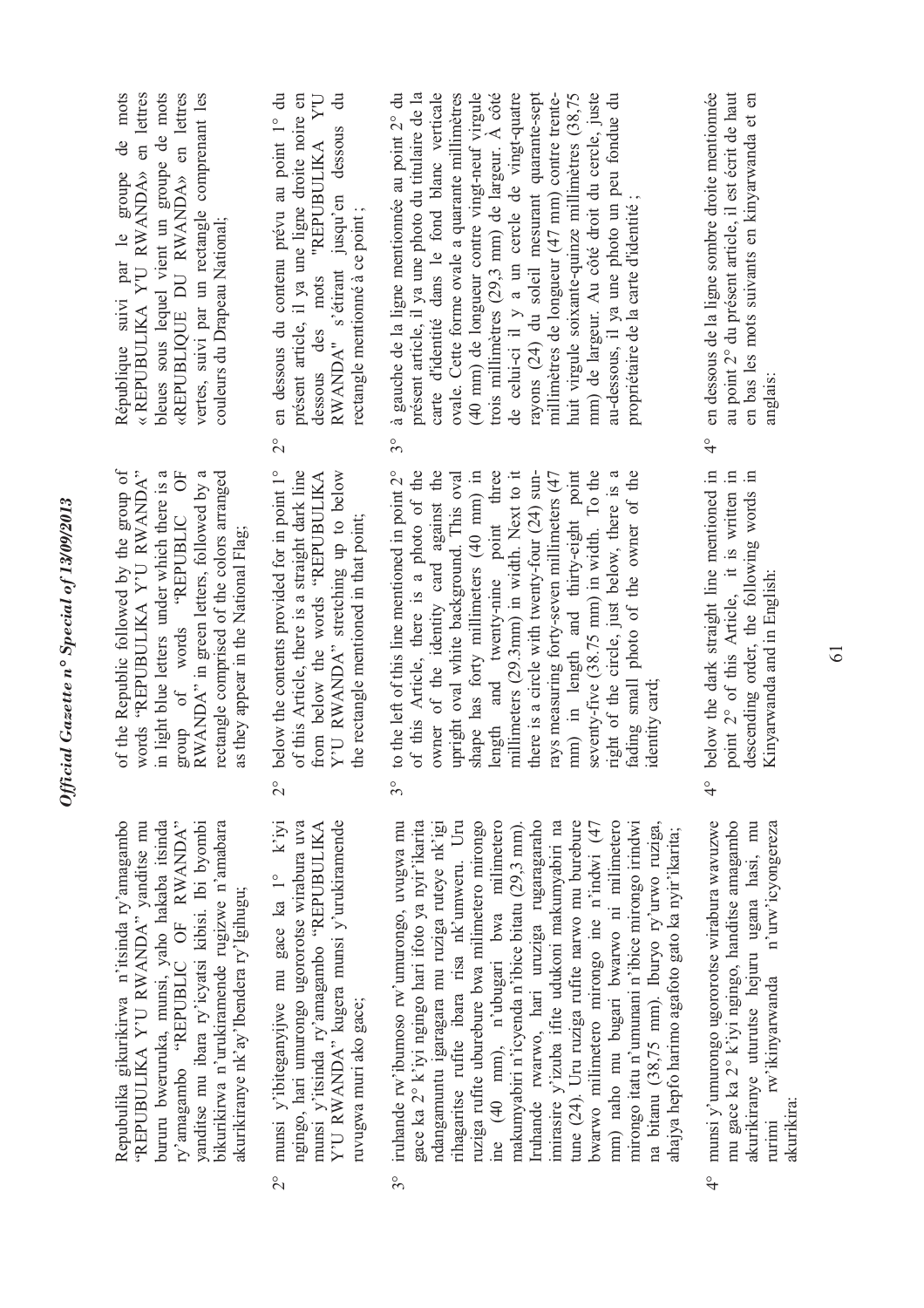| INDANGAMUNTU/NATIONAL<br>IDENTITY CARD;<br>$\vec{a}$  | Amazina/Names;<br>خ.     | Itariki yavutseho/Date of Birth;<br>$\ddot{\circ}$ | Igitsina/Sex;<br>ಕ | Aho Yatangiwe/Place of Issue;<br>$\ddot{\mathbf{0}}$ | Umukono de Nyirayo/Signature;<br>$\ddot{ }$ | en dessous de la photo en arrière-plan blanc<br>ovale verticale mentionnée au point 3° du<br>«Indangamuntu/National ID No» suivi par le<br>numéro de la carte d'identité en gras comprenant<br>present article, il est écrit les mots suivants:<br>seize (16) chiffres.<br>50     | Article 7: Personnalisation de la carte d'identité à<br>code barre, à son arrière                       | semblable au Sceau de la République au<br>A l'arrière de la carte d'identité à code barre, il y a ce<br>du côté supérieur droit, il y a une figure<br>milieu d'une figure ressemblant au Drapeau<br>National. En son dessous, il y a une petite<br>photo du titulaire de la carte d'identité;<br>qui suit:<br>$\frac{1}{1}$ | du côté supérieur gauche vers le côté droit,<br>juste au-dessus du cercle solaire mesurant<br>vingt-six virgule six millimètres (26,6 mm)<br>$\frac{1}{2}$ |
|-------------------------------------------------------|--------------------------|----------------------------------------------------|--------------------|------------------------------------------------------|---------------------------------------------|-----------------------------------------------------------------------------------------------------------------------------------------------------------------------------------------------------------------------------------------------------------------------------------|---------------------------------------------------------------------------------------------------------|-----------------------------------------------------------------------------------------------------------------------------------------------------------------------------------------------------------------------------------------------------------------------------------------------------------------------------|------------------------------------------------------------------------------------------------------------------------------------------------------------|
| INDANGAMUNTU/NATIONAL<br>IDENTITY CARD;<br>$\ddot{a}$ | Amazina/Names;<br>.<br>م | Itariki yavutseho/Date of Birth;<br>c.             | Igitsina/Sex;<br>ಕ | Aho yatangiwe/Place of Issue;<br>$\ddot{\mathbf{0}}$ | Umukono wa Nyirayo/Signature;<br>$\ddot{ }$ | background mentioned in point 3° of this<br>below the photo in the white upright oval<br>"Indangamuntu/National ID No" followed<br>by the number of the identity card in bold<br>Article, it is written the words:<br>comprising sixteen $(16)$ figures.<br>$\mathcal{S}^{\circ}$ | Article 7: Personalization of the back of the<br>barcode based identity card                            | At the back of the barcode based Identity Card<br>there is a small photo of the owner of<br>from the top right there is a figure-like<br>figure-like the National Flag. Below it<br>Seal of the Republic in the middle of a<br>there are the following features:<br>the Identity card;<br>$\frac{1}{2}$                     | from the top left to the right, just above<br>the sun circle which measures twenty-<br>six point six millimeters (26.6 mm) in<br>$\frac{1}{2}$             |
| INDANGAMUNTU/NATIONAL<br>IDENTITY CARD;<br>$\vec{a}$  | Amazina/Names;<br>.<br>م | Itariki yavutseho/Date of Birth;<br>c.             | Igitsina/Sex<br>ಕ  | Aho yatangiwe/Place of Issue;<br>$\ddot{\circ}$      | Umukono wa Nyirayo/Signature;<br>$\ddot{ }$ | nomero y'ikarita igaragara neza igizwe n'imibare<br>rihagaritse ruvugwa mu gace ka 3° k'iyi ngingo,<br>akurikira<br>« Indangamuntu/National ID No», akurikiwe na<br>munsi y'ifoto igaragara mu ruziga rw'igi<br>amagambo<br>cumi n'itandatu (16).<br>hari<br>50                   | $\mathbf{z}$<br>inyuma<br>Ibigaragara<br>ndangamuntu isanzwe<br>$\ddot{z}$<br>V <sub>a</sub><br>Ingingo | Inyuma ku ndangamuntu isanzwe, hagaragara ibi<br>1° uturutse hejuru iburyo, hari ibisa n'ibigize<br>ikirango cya Repubulika kiri hagati y'igisa<br>Munsi yacyo<br>ya nyir'ikarita<br>ifoto ntoya<br>ry'igihugu.<br>ndangamuntu;<br>hagaragara<br>n'ibendera<br>bikurikira:                                                  | 2° uturutse hejuru ibumoso ugana iburyo,<br>haruguru y'uruziga rw'izuba rufite milimetero<br>makumyabiri n'esheshatu n'ibice bitandatu                     |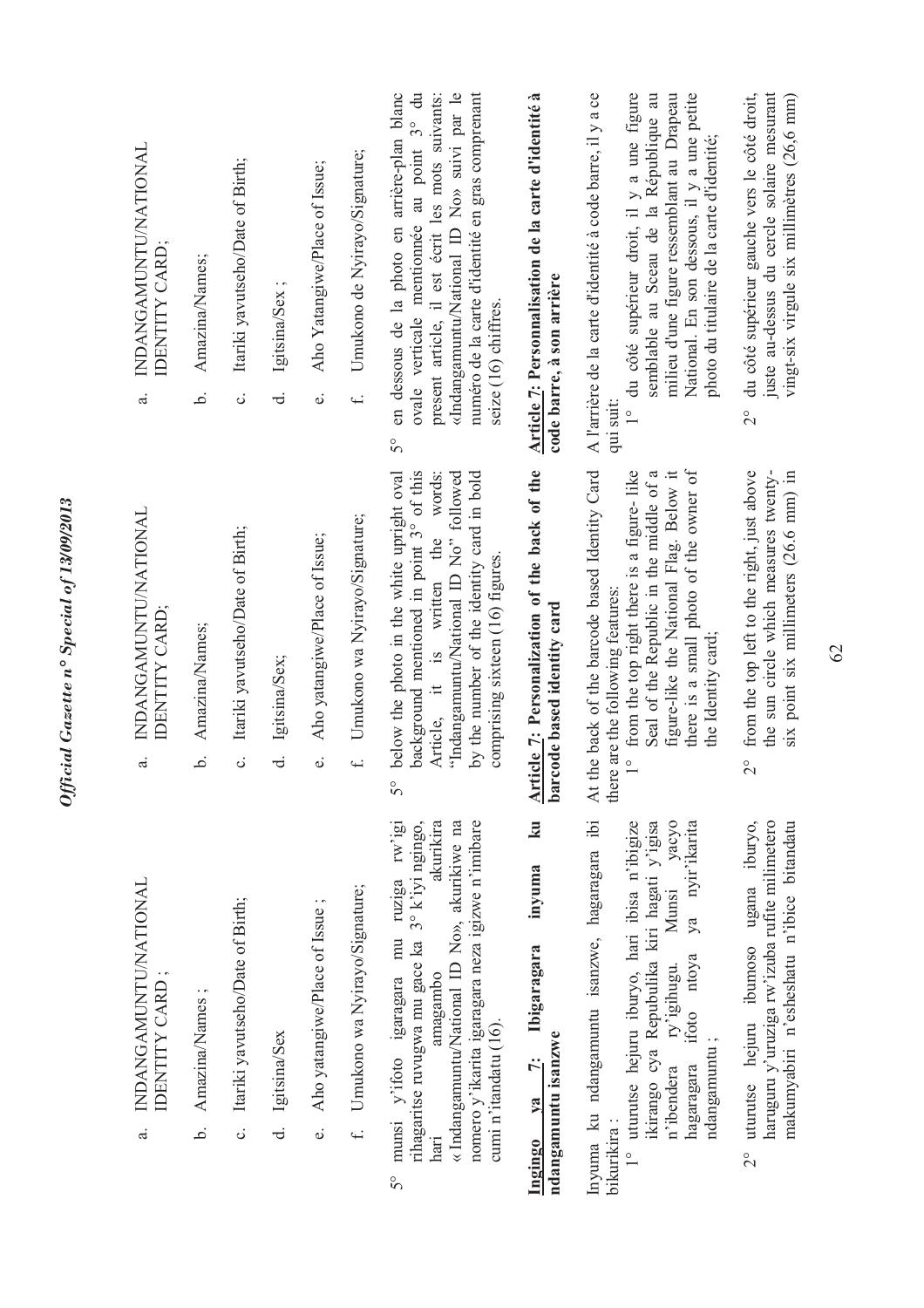| groupe de mots<br>vingt-quatre (24)<br>de largeur, il y a un<br>suivants, écrits dans les<br>rayons solaires:                                      | sur la première ligne: "Utoraguye iyi<br>karita, wayishyikiriza ubuyobozi bwa<br>polisi bukwegereye";<br>d. | sur la deuxième ligne: "If found, please<br>return this card to the nearest police<br>station";<br>نم.   | en dessous du cercle solaire mentionné au<br>point 2° du présent article, il y a un groupe<br>de mots suivants:<br>30        | sur la première ligne: "Uzayikoresha<br>binyuranyije n'itegeko azahanwa";<br>$\ddot{a}$    | sur la deuxième ligne: "Whoever uses<br>this card contrary to the law will be<br>punished";<br>نم    | foncé (2D barcode). Ce rectangle a sept<br>en dessous de mots mentionnés au point 3°<br>du présent article, il ya un rectangle gris<br>centimètres et demi (7,5 cm) de longueur<br>contre un centimètre virgule neuf (1,9 cm)<br>de largeur.<br>$\frac{1}{4}$                             |
|----------------------------------------------------------------------------------------------------------------------------------------------------|-------------------------------------------------------------------------------------------------------------|----------------------------------------------------------------------------------------------------------|------------------------------------------------------------------------------------------------------------------------------|--------------------------------------------------------------------------------------------|------------------------------------------------------------------------------------------------------|-------------------------------------------------------------------------------------------------------------------------------------------------------------------------------------------------------------------------------------------------------------------------------------------|
| width, there is a group of the following<br>words written across the twenty-four<br>(24) sun-rays:                                                 | karita, wayishyikiriza ubuyobozi<br>on the first line: "Utoraguye iyi<br>bwa polisi bukwegereye";<br>d.     | on the second line: "If found, please<br>return this card to the nearest police<br>station";<br>خ.       | below the sun-circle mentioned in point<br>2° of this Article, there is a group of the<br>following words:<br>$3^{\circ}$    | on the first line: "Uzayikoresha<br>binyuranyije n'itegeko azahanwa";<br>$\mathbf{a}$      | on the second line: "Whoever uses<br>this card contrary to the law will be<br>punished";<br>.<br>ف   | below the words mentioned in point 3°<br>rectangle "2D barcode". This rectangle<br>of this Article, there is a dark-grey<br>in length and one point nine centimeters<br>has seven and half centimeters (7.5 cm)<br>$(1.9 \text{ cm})$ in width.<br>्<br>प                                 |
| z'ubutambike, hari itsinda<br>ry'amagambo yanditse mu mirasire y'izuba<br>rifite udukoni makumyabiri na tune (24)<br>$(26, 6 \, mm)$<br>akurikira: | karita, wayishyikiriza ubuyobozi bwa<br>ku murongo wa mbere: Utoraguye iyi<br>polisi bukwegereye";<br>ಡ     | ku murongo wa kabiri: "If found, please<br>return this card to the nearest police<br>station";<br>.<br>ف | handitse itsinda<br>munsi y'uruziga rw'izuba ruvugwa mu gace<br>ka 2° k'iyi ngingo,<br>ry'amagambo akurikira:<br>$3^{\circ}$ | ku murongo wa mbere: "Uzayikoresha<br>binyuranyije n'itegeko azahanwa";<br>$\ddot{\sigma}$ | this card contrary to the law will be<br>ku murongo wa kabiri: "Whoever uses<br>punished";<br>.<br>م | munsi y'amagambo avugwa mu gace ka 3°<br>k'iyi ngingo, hari urukiramende rw'ikijuju<br>kivanze n'umukara (2D barcode). Uru<br>rukiramende rufite santimetero indwi n'igice<br>$(7,5 \text{ cm})$ z' uburebure na santimetero imwe<br>n'ibice icyenda (1,9 cm) mu bugari.<br>$\frac{1}{4}$ |

*Official Gazette n° Special of 13/09/2013*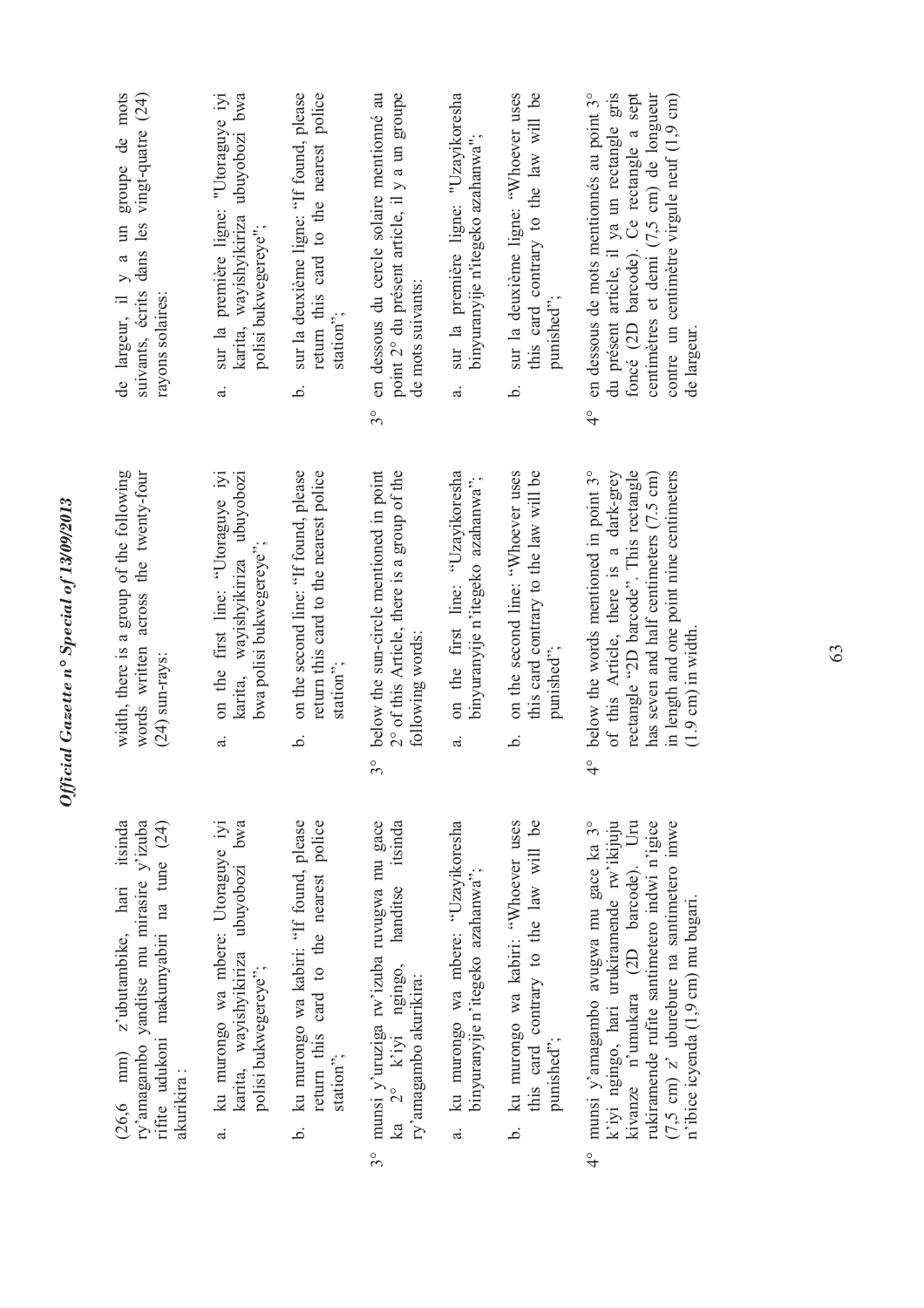| Ingingo ya 8: Urwego rugena ibindi bimenyetso                                                                                                                                                                              | for<br>responsible<br>termination of other features<br>Authority<br>$\ddot{\infty}$<br><b>Article</b><br>$\mathbf{d}$ et                                                                                                                            | Article 8: Autorité responsable pour les autres<br>caractéristiques                                                                                                                                                                                                 |
|----------------------------------------------------------------------------------------------------------------------------------------------------------------------------------------------------------------------------|-----------------------------------------------------------------------------------------------------------------------------------------------------------------------------------------------------------------------------------------------------|---------------------------------------------------------------------------------------------------------------------------------------------------------------------------------------------------------------------------------------------------------------------|
| ikarita<br>za Leta<br>ndangamuntu isanzwe bishinzwe inzego<br>biranga<br>bimenyetso<br>zibifitiye ububasha.<br>ibindi<br>Kugena                                                                                            | Determining other features of the barcode based<br>the<br>öt<br>identity card is the responsibility<br>compentent Government authorities                                                                                                            | La détermination d'autres caractéristiques de la carte<br>d'identité à code barre relève de la responsabilité des<br>autorités gouvernementales compétentes                                                                                                         |
| Icyiciro cya 2: imyaka y'amavuko n'umubare<br>w'amafaranga atangwa n'umuturage nk'uruhare<br>rwe ku kiguzi cy'ikarita ndangamuntu isanzwe                                                                                  | as the citizen's contribution to the cost of<br>Section 2: Age of the person and amount of<br>the barcode based identity card<br>fee                                                                                                                | Section 2: Age de la personne et le montant des<br>frais contributifs au coût de la carte d'identite à<br>code barre                                                                                                                                                |
| Ingingo ya 9: Imyaka y'amavuko isabwa kugira<br>ngo umuntu ahabwe indangamuntu                                                                                                                                             | eligible to<br>Article 9: Age of the person<br>bardode based identity card                                                                                                                                                                          | Article 9: Age de la personne éligible pour<br>obtenir la carte d'identité à code barre                                                                                                                                                                             |
| Buri Munyarwanda ufite nibura imyaka cumi<br>n'itandatu (16) y'amavuko agomba gutunga no<br>kugendana indangamuntu isanzwe.                                                                                                | Every Rwandan aged at least sixteen years (16)<br>ist get and carry a national identity card<br>m                                                                                                                                                   | Tout Citoyen Rwandais âgé d'au moins seize ans<br>d'identité<br>(16) doit demander et porter une carte<br>nationale                                                                                                                                                 |
| Ingingo ya 10: Umubare w'amafaranga atangwa<br>nk'uruhare rw'uhabwa indangamuntu isanzwe                                                                                                                                   | Article 10: Amount of money to be paid as<br>for the barcode based identity card                                                                                                                                                                    | Article 10: Montant d'argent à payer pour la<br>carte d'identité à code barre                                                                                                                                                                                       |
| atanga amafaranga magana atanu (500 Frw) y'u<br>Buri muntu wese ushaka indangamuntu isanzwe<br>ku giciro cy'ikarita<br>Rwanda nk'uruhare rwe<br>ndangamuntu.                                                               | Every person entitled to a barcode based<br>identity card must pay five hundred Rwandan<br>francs (Rwf 500) as his/her contribution to the<br>cost of the national identity card                                                                    | code barre doit payer cinq cents francs rwandais<br>(500 Frw) en guise de contribution au coût de la<br>Toute personne qui demande la carte d'identité à<br>carte d'identité nationale.                                                                             |
| Icyakora, iyo umuntu ashaka indi ndangamuntu<br>isanzwe kubera ko indi yatakaye cyangwa yangiritse<br>ku buryo iba itakiranga nyirayo, icyo gihe atanga<br>amafaranga igihumbi na magana atanu y'u Rwanda<br>$(1,500$ frw) | However, if a person requires another barcode<br>first one in such a way it no longer identifies the<br>based identity card due to loss or damage the<br>owner, the person must pay one thousand and<br>five hundred Rwandan francs (Rwf 1,500rwf). | Cependant si une personne requiert une autre carte<br>perdue ou détériorée de telle manière qu'il n'identifie<br>plus le propriétaire, le requérant doit payer mille<br>d'identité à code barre parce que la première est<br>cinq cents francs rwandais (1.500 Frw) |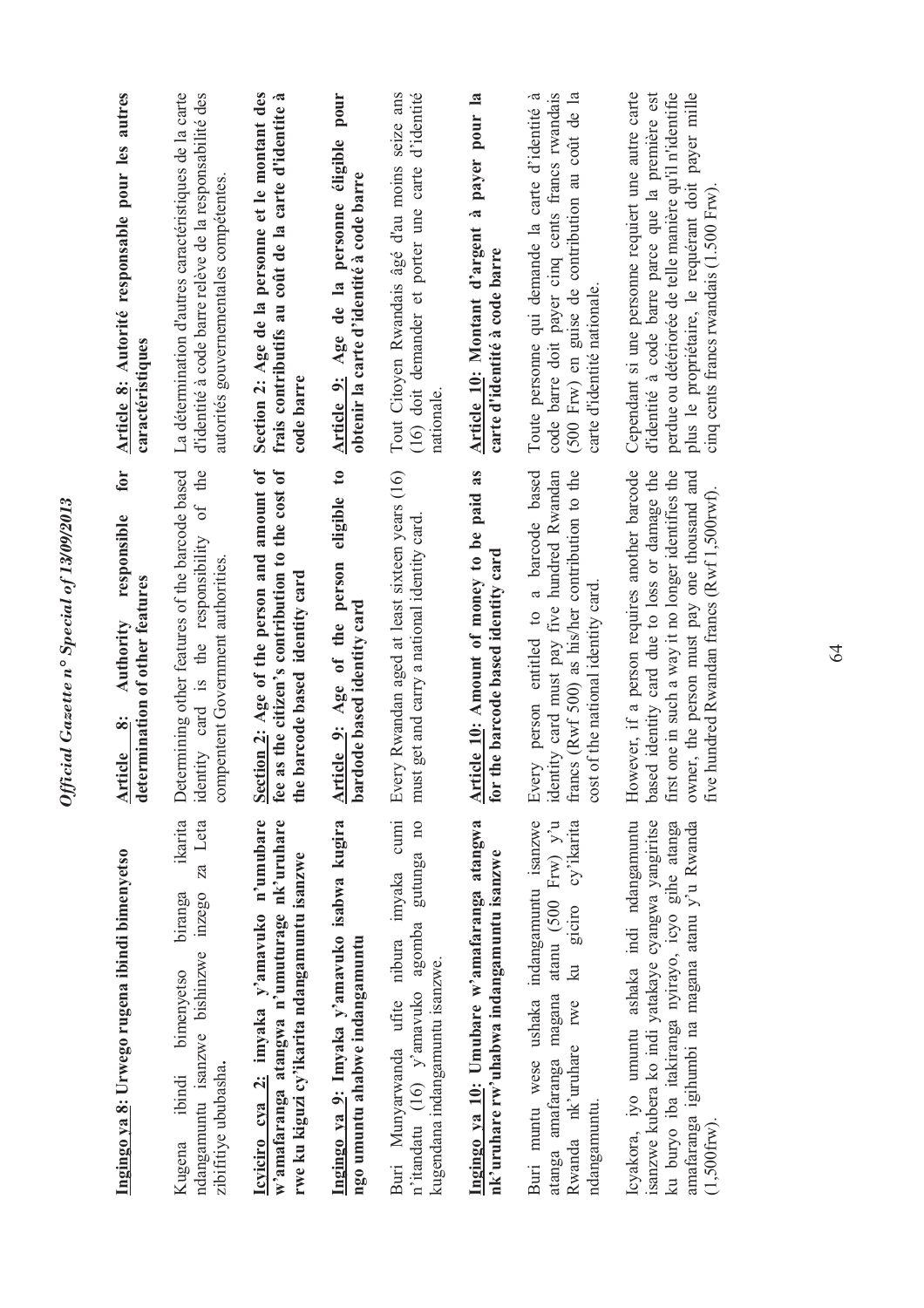| Ingingo ya 11: Uruhare rw'umuturage utishoboye                                                                                                                                                                                                                                                                                                                                             | an indigent<br>Contribution of<br>Article 11:<br>person                                                                                                                                                                                                                                                                                                                                                         | personne<br>d'une<br>Contribution<br>$\ddot{=}$<br>indigente<br><b>Article</b>                                                                                                                                                                                                                                                                                                                                                                                                                 |
|--------------------------------------------------------------------------------------------------------------------------------------------------------------------------------------------------------------------------------------------------------------------------------------------------------------------------------------------------------------------------------------------|-----------------------------------------------------------------------------------------------------------------------------------------------------------------------------------------------------------------------------------------------------------------------------------------------------------------------------------------------------------------------------------------------------------------|------------------------------------------------------------------------------------------------------------------------------------------------------------------------------------------------------------------------------------------------------------------------------------------------------------------------------------------------------------------------------------------------------------------------------------------------------------------------------------------------|
| Umuturage udafite ubushobozi bwo gutanga uruhare<br>rwe ku giciro cy'indangamuntu isanzwe ayihabwa ku<br>buntu ariko agomba kuba abifitiye icyemezo yahawe<br>n'Umunyamabanga Nshingwabikorwa w'Akagari<br>yatanze ashingiye ku cyemezo cya Komite Nyobozi<br>y'Umudugudu uwo muturage utishoboye atuyemo.                                                                                 | the Cell Executive Secretary on the basis of the<br>decision taken by the Executive Committee of<br>the<br>capacity to contribute to the cost of the barcode<br>based identity card shall get it freely on<br>condition of exhibiting a certificate issued by<br>Village in which the indigent citizen lives.<br>indigent citizen who doesn't have<br>An<br>the                                                 | au coût de la carte d'identité à code barre lui est<br>$\overline{\phantom{a}}$<br>gratuitement octroyée, à condition de présenter un<br>certificat délivré par le Secrétaire Exécutif de la<br>Un citoyen indigent qui est incapable de contribuer<br>Comité Exécutif du Village de ce citoyen indigent.<br>Cellule conformément à la décision prise par                                                                                                                                      |
| INDANGAMUNTU<br>Ë<br>WA<br><b>IKOMATANYIJE</b><br><b>UMUTWE</b>                                                                                                                                                                                                                                                                                                                            | SMART<br>INTEGRATED<br><b>IDENTITY CARD</b><br><b>APTER III:</b><br>U                                                                                                                                                                                                                                                                                                                                           | <b>CHAPITRE III: CARTE D'IDENTITÉ A PUCE</b><br>INTEGREE                                                                                                                                                                                                                                                                                                                                                                                                                                       |
| indangamuntu<br><b>Ibiranga</b><br>mbere:<br>cva<br>ikomatanyije<br>Icyiciro                                                                                                                                                                                                                                                                                                               | Section One: Format of the integrated smart<br>identity card                                                                                                                                                                                                                                                                                                                                                    | Section prmière: Format de la carte d'identité à<br>puce intégrée                                                                                                                                                                                                                                                                                                                                                                                                                              |
| 12: Igisobanuro cy'indangamuntu<br>ikomatanyije<br>Ingingo ya                                                                                                                                                                                                                                                                                                                              | Article 12: Definition of the integrated smart<br>identity card                                                                                                                                                                                                                                                                                                                                                 | .ಷ<br>d'identité<br>Article 12: Définition de la carte<br>puce intégrée                                                                                                                                                                                                                                                                                                                                                                                                                        |
| Indangamuntu ikomatanyije ni indangamuntu ifite<br>haba mu nzego za Leta cyangwa iz'abikorera. Iyo<br>ibipimo mpuzamahanga nk'ibivugwa mu ngingo ya 4<br>y'iri teka, irimo amakuru atandukanye, akoreshwa<br>n'inzego zibifitiye ububasha agafasha nyirayo<br>koroherezwa muri za serivisi zitandukanye ahabwa<br>ndangamuntu igira agaciro k'imyaka icumi (10)<br>guhera igihe yatangiwe. | The integrated smart identity card is an identity<br>dimensions as mentioned in Article 4 of this<br>card that has international standardized<br>Order, containing various informations used by<br>different relevant authorities and help the owner<br>get various services in public or private<br>sectors. The identity card is valid for ten (10)<br>years from the time of its issuance.<br>$\overline{c}$ | est une carte<br>internationales telles que mentionnées dans l'article<br>4 du présent arrêté contenant diverses informations<br>d'identité qui a des dimensions aux normes<br>qui aident le propriétaire à obtenir des services<br>divers dans les secteurs publics ou privés. Cette<br>carte d'identité est valable pour une durée de dix<br>utilisées par les différentes autorités concernées et<br>(10) ans à compter de la date de sa délivrance.<br>La carte d'identité à puce intégrée |
| Ingingo ya 13: Ibyo indangamuntu ikomatanyije<br>ikozwemo                                                                                                                                                                                                                                                                                                                                  | Article 13: Material of the integrated smart<br>identity card                                                                                                                                                                                                                                                                                                                                                   | Article 13: Support de la carte d'identité à puce<br>intégrée                                                                                                                                                                                                                                                                                                                                                                                                                                  |
| Indangamuntu ikomatanyije ikozwe muri Pulasitiki<br>na<br>n'amazi ikozwe<br>kandi itangizwa<br>ikomeye                                                                                                                                                                                                                                                                                     | The integrated smart identity card is made of<br>waterproof material composed of a mixture of                                                                                                                                                                                                                                                                                                                   | La carte d'identité à puce intégrée est composée d'un<br>matériau imperméable composée d'un mélange de                                                                                                                                                                                                                                                                                                                                                                                         |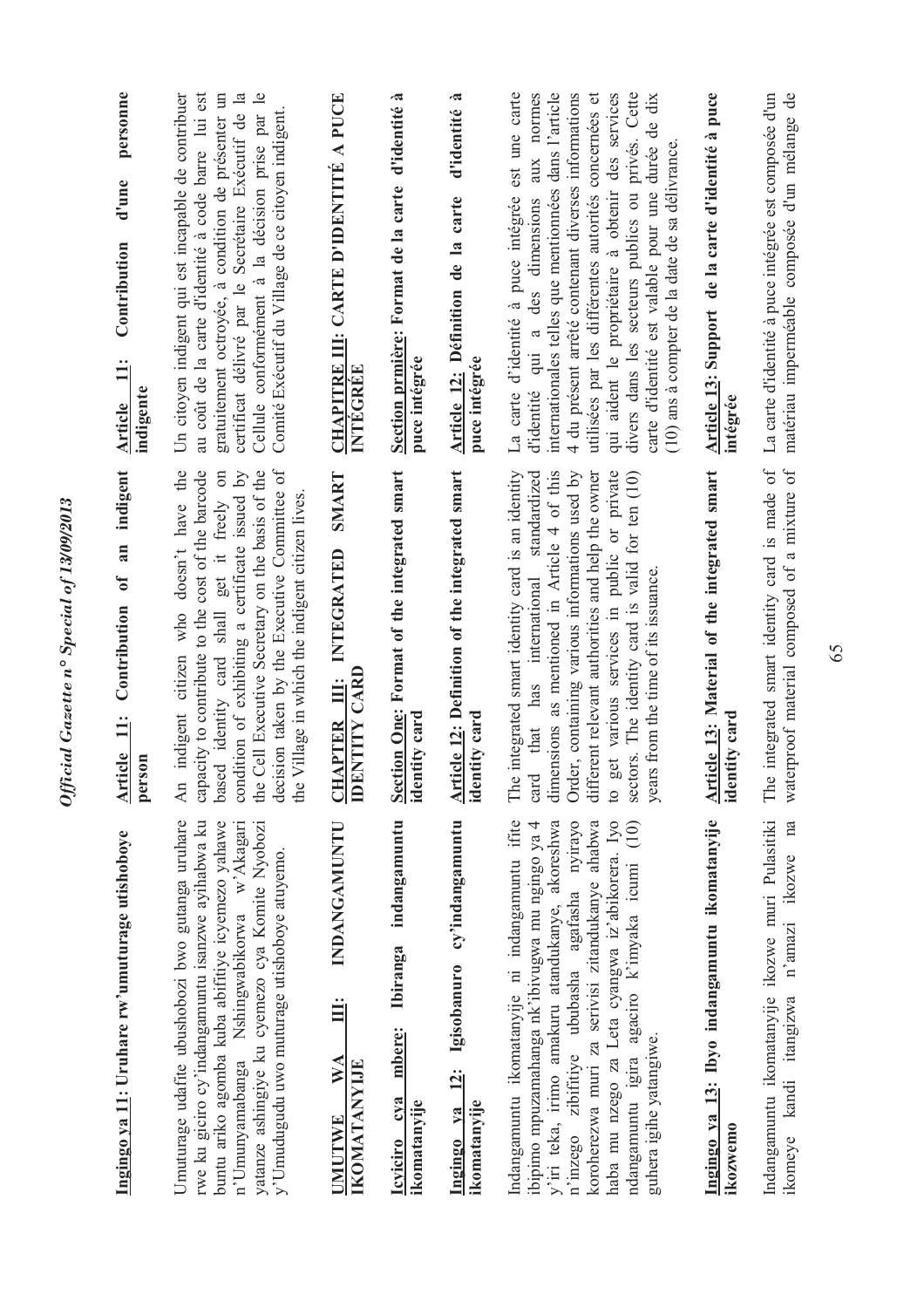| (PC). Elle est enveloppée dans une matière plastic<br>transparente avec un hologramme gorille sur le côté<br>avec la photo du propriétaire. Sur sa face arrière la<br>carte est enveloppée dans une matière plastique<br>chlorure de polyvinyle (PVC) et de polycarbonate<br>transparente. | Article 14: Personnalisation de la carte nationale<br>d'identité à puce intégrée, a sa face avant | Sur la face avant de la carte d'identité à puce intégré<br>ou fígure la photo du propriétaire, il y a ce qui suit:             | République du Rwanda suivi par le groupe de<br>lettres bleues ciel sous lequel vient un groupe<br>de gauche à droite il y a le Sceau de la<br>mots "REPUBULIKA Y'U RWANDA» en<br>lettres vertes, suivi par un rectangle<br>de mots «REPUBLIQUE DU RWANDA» en<br>comprenant les couleurs du Drapeau National;<br>$\overline{1}^{\circ}$<br>FOR STREET                                       | en dessous le contenu prévu au point 1° du<br>présent article, il y a une ligne droite noire au<br>dessous du groupe de mots "REPUBULIKA<br>dessous<br>Y'U RWANDA" s'étirant au<br>rectangle mentionné à ce point;<br>$\overline{c}$<br>RWANDA"<br>words<br>the rectangle<br>$\sigma$ | point 2° du présent Article, il y a une photo du<br>à gauche de la ligne droite noire mentionnée au<br>titulaire de la carte d'identité dans le fond blanc<br>$3^{\circ}$ |
|--------------------------------------------------------------------------------------------------------------------------------------------------------------------------------------------------------------------------------------------------------------------------------------------|---------------------------------------------------------------------------------------------------|--------------------------------------------------------------------------------------------------------------------------------|--------------------------------------------------------------------------------------------------------------------------------------------------------------------------------------------------------------------------------------------------------------------------------------------------------------------------------------------------------------------------------------------|---------------------------------------------------------------------------------------------------------------------------------------------------------------------------------------------------------------------------------------------------------------------------------------|---------------------------------------------------------------------------------------------------------------------------------------------------------------------------|
| a gorilla hologram on the side with the photo of<br>Polyvinyl Chloride (PVC) and Polycarbonate<br>(PC). It is wrapped in transparent laminator with<br>the owner. On its back side, the card is wrapped<br>in a transparent laminator                                                      | Article 14: Personalization of the front side of<br>the national integrated smart identity card   | the side front of the integrated smart identity<br>card where the owner's photo appears, it is<br>written the following:<br>At | from the left to the right there is the Seal of<br>the Republic followed by the group of<br>words "REPUBULIKA Y'U RWANDA"<br>rectangle comprising the colors arranged as<br>in light blue letters under which there is a<br>RWANDA" in green letters, followed by a<br>they appear in the National Flag.<br>group of words<br>$\frac{1}{\sqrt{2}}$                                         | below the contents provided for in point 1°<br>of this Article, there is a straight dark line<br>from below the group<br>stretching up to below<br>$U \cdot X$<br>mentioned in the point;<br><b>AXILIBULIKA</b><br>$\overset{\circ}{\sim}$                                            | at the left of the straight dark line<br>mentioned in point 2° of this Article, there<br>is a photo of the owner of the Identity card<br>$\overset{\circ}{\mathfrak{D}}$  |
| igaragaraho ifoto ya nyirayo. Naho ku ruhande<br>ibonerana<br>rw'ikarita<br>pulastiki<br>"Polyvinyl Chloride" (PVC) na "Polycarbonate" (PC)<br>hafunikishijwe<br>ku ruhande<br>pulasitiki<br>Ifunikishijwe<br>ishushanijwemo ingagi<br>y'ikarita<br>rw'inyuma<br>ibonerana.<br>bivanze.    | Ingingo ya 14: Ibyanditse imbere ku ndangamuntu<br>ikomatanyije                                   | Imbere ku ndangamuntu ikomatanyije, ahagaragara<br>ifoto ya nyir'indangamuntu handitse ibi bikurikira:                         | bikurikirwa n'urukiramende rugizwe n'amabara<br>uhereye ibumoso ugana iburyo, hari ikirango cya<br>Repubulika gikurikirwa n'itsinda ry'amagambo<br>"REPUBULIKA Y'U RWANDA" yanditse mu<br>bururu bweruruka, munsi yaho handitse itsinda<br>ry'amagambo "REPUBLIC OF RWANDA"<br>yanditse mu ibara ry'icyatsi kibisi, ibi byombi<br>akurikiranye nk'ay'ibendera ry'Igihugu;<br>$\frac{1}{1}$ | munsi y'ibiteganywa mu gace ka 1° k'iyi ngingo,<br>hari umurongo ugororotse wirabura uva munsi<br>y'itsinda ry'amagambo "REPUBULIKA Y'U RWANDA" kugera munsi y'urukiramende<br>ruvugwa muri ako gace;<br>$\frac{1}{2}$                                                                | iruhande rw'ibumoso rw'umurongo ugororotse<br>wirabura uvugwa mu gace ka 2° k'iyi ngingo,<br>hari ifoto ya nyir'ikarita ndangamuntu igaragara<br>$3^{\circ}$              |

Official Gazette nº Special of 13/09/2013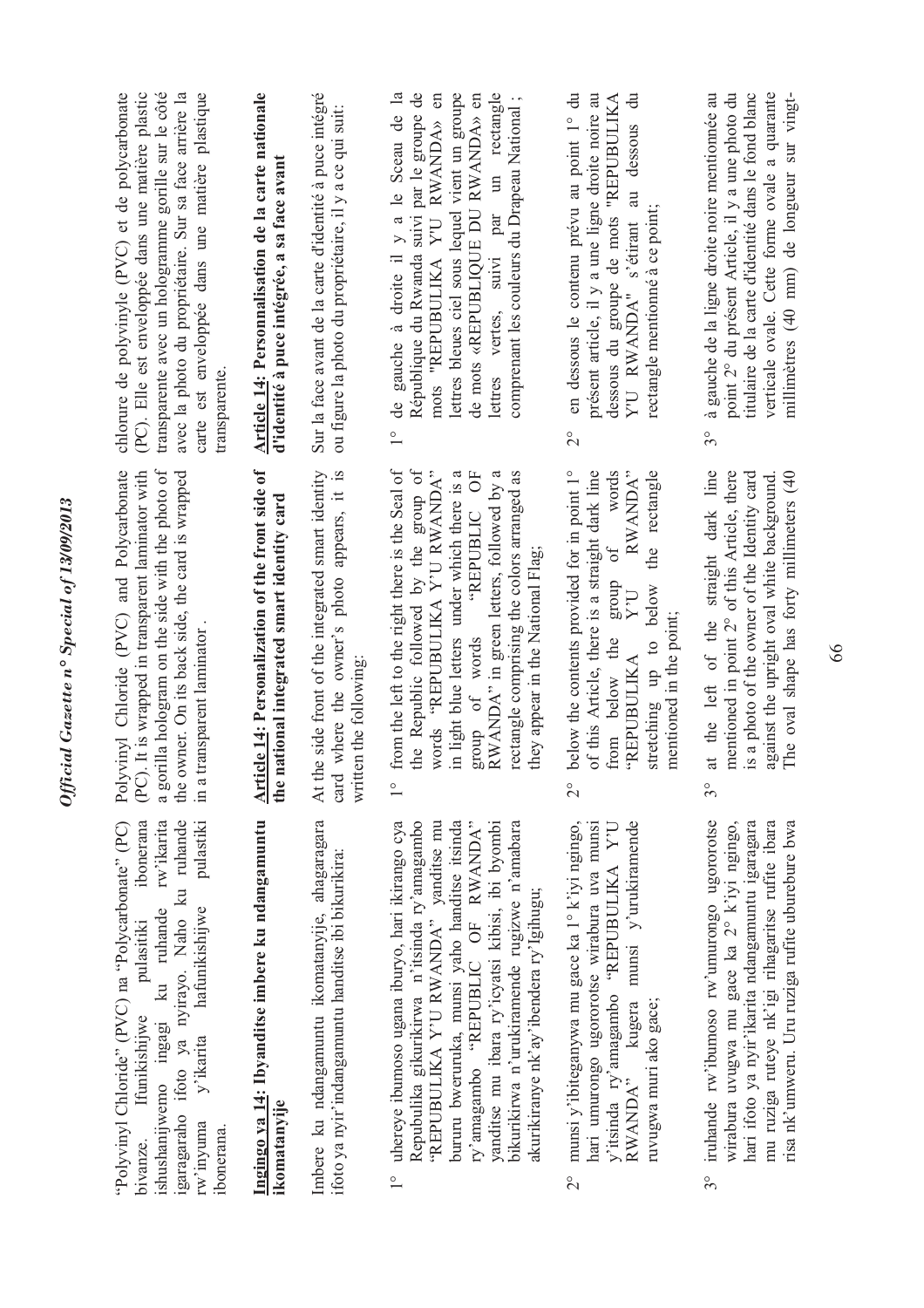| neuf virgule trois millimètres (29.3 mm) de<br>largeur. À côté de celui-ci il y a un cercle de<br>vingt-quatre (24) rayons du soleil mesurant<br>millimètres (38,75 mm) de largeur. Au côté<br>droit du cercle, juste au-dessous, il ya une<br>quarante-sept millimètres (47 mm) de longueur<br>contre trente-huit virgule soixante-quinze<br>photo un peu fondue du propriétaire de la carte<br>d'identité.                                                                              | en dessous de la ligne droite noire mentiomée<br>au point 2° du présent Article, de haut en bas, il<br>est écrit les mots suivants en Kinyarwanda et<br>en Anglais:<br>$\frac{1}{4}$                                               | INDANGAMUNTU/NATIONAL<br>IDENTITY CARD;<br>$\ddot{a}$       | $\cdot$ $\circ$<br>Umukono wa Nyirayo/Signature<br>Itariki yavutseho/Date of Birth;<br>Amazina/Names;<br>Igitsina/Sex;<br>خ.<br>$\ddot{\circ}$<br>ಕ<br>$\dot{\omega}$ | en dessous de la photo en arrière-plan blanc<br>ovale verticale mentionnée au point 3° du<br>«Indangamuntu/National ID No » suivi par le<br>présent article, il est écrit les mots suivants:<br>gras<br>$\epsilon$ n<br>numéro de la carte d'identité<br>comprenant seize chiffres (16).<br>So                                                                                                                                                                                                                                                                                                                                                | au côté opposé au côté portant la photo élargie,<br>il est fixé une « puce» à la carte d'identité.<br>$\delta^{\circ}$ |
|-------------------------------------------------------------------------------------------------------------------------------------------------------------------------------------------------------------------------------------------------------------------------------------------------------------------------------------------------------------------------------------------------------------------------------------------------------------------------------------------|------------------------------------------------------------------------------------------------------------------------------------------------------------------------------------------------------------------------------------|-------------------------------------------------------------|-----------------------------------------------------------------------------------------------------------------------------------------------------------------------|-----------------------------------------------------------------------------------------------------------------------------------------------------------------------------------------------------------------------------------------------------------------------------------------------------------------------------------------------------------------------------------------------------------------------------------------------------------------------------------------------------------------------------------------------------------------------------------------------------------------------------------------------|------------------------------------------------------------------------------------------------------------------------|
| mm) in length and thirty-eight point<br>seventy-five (38.75 mm) in width. At the<br>mm) in length and twenty-nine point three<br>there is a circle with twenty-four (24) sun-<br>fading small photo of the owner of the<br>millimeters (29.3 mm) in width. Next to it<br>right of the circle, just below, there is a<br>rays measuring forty-seven millimeters (47<br>identity card                                                                                                       | below the dark straight line mentioned in<br>point 2° of this Article, it is written in<br>descending order, the following words in<br>Kinyarwanda and in English:<br>$\overset{\circ}{\tau}$                                      | <b>INDANGAMUNTU/NATIONAL</b><br>IDENTITY CARD;<br>$\dot{a}$ | Umukono wa Nyirayo/Signature;<br>Itariki yavutseho/Date of Birth;<br>Amazina/Names;<br>Igitsina/Sex;<br>.<br>ف<br>ಕ<br>$\ddot{\circ}$<br>$\dot{\mathbf{c}}$           | point 3° of this Article, it is written the<br>ID No" followed by the number of the<br>below the photo which appears in the white<br>upright oval background mentioned in<br>identity card in bold comprising sixteen<br>following words: "Indangamuntu/ National<br>figures (16)<br>$\delta$                                                                                                                                                                                                                                                                                                                                                 | on the other side opposite to the side that<br>bears the large photo, there is a chip<br>$\delta$                      |
| milimetero mirongo ine (40 mm), n'ubugari bwa<br>milimetero makumyabiri n'icyenda n'ibice bitatu<br>(29,3 mm). Iruhande rwarwo, hari uruziga<br>rugaragaraho imirasire y'izuba ifite udukoni<br>makumyabiri na tune (24), kukanagira na rwo<br>uburebure bwa milimetero mirongo ine n'indwi<br>(47 mm), n'ubugari bwa milimetero mirongo<br>itatu n'umunani n'ibice mirongo irindwi na<br>bitanu (38, 75 mm). Iburyo ry'urwo ruziga,<br>ahajya hepfo harimo agafoto gato ka nyir'ikarita; | rw'umurongo ugororotse wirabura<br>uvugwa mu gace ka 2° k'iyi ngingo handitse<br>amagambo akurikiranye uturutse hejuru ugana<br>rw'ikinyarwanda<br>n'urw'icyongereza akurikira:<br>rurimi<br>mu<br>munsi<br>hası,<br>$\frac{1}{4}$ | NATIONAL<br>INDANGAMUNTU/<br>IDENTITY CARD;<br>ಹ            | Umukono wa Nyirayo/ Signature;<br>Itariki yavutseho/Date of Birth;<br>Amazina/Names;<br>Igitsina/Sex;<br>.<br>ض<br>ಕ<br>ن<br>ت                                        | munsi y'ifoto igaragara mu ruziga rw'igi<br>Indangamuntu/National ID No" akurikiwe na<br>nomero y'ikarita igaragara neza igizwe n'imibare<br>$\lim_{x \to a} \lim_{x \to a} \lim_{x \to a} \lim_{x \to a} \frac{1}{x} \cdot \lim_{x \to a} \lim_{x \to a} \lim_{x \to a} \lim_{x \to a} \lim_{x \to a} \lim_{x \to a} \lim_{x \to a} \lim_{x \to a} \lim_{x \to a} \lim_{x \to a} \lim_{x \to a} \lim_{x \to a} \lim_{x \to a} \lim_{x \to a} \lim_{x \to a} \lim_{x \to a} \lim_{x \to a} \lim_{x \to a} \lim_{x \to a} \lim_{x \to a} \lim_{x \to a} \lim_{x \to a} \lim_{$<br>akurikira<br>amagambo<br>cumi n'itandatu (16).<br>hari<br>50 | 6° hirya ku rundi ruhande rurebana n'ahari ifoto<br>nini, hari ka Mudasobwa gato kabika amakuru                        |

*Official Gazette n° Special of 13/09/2013*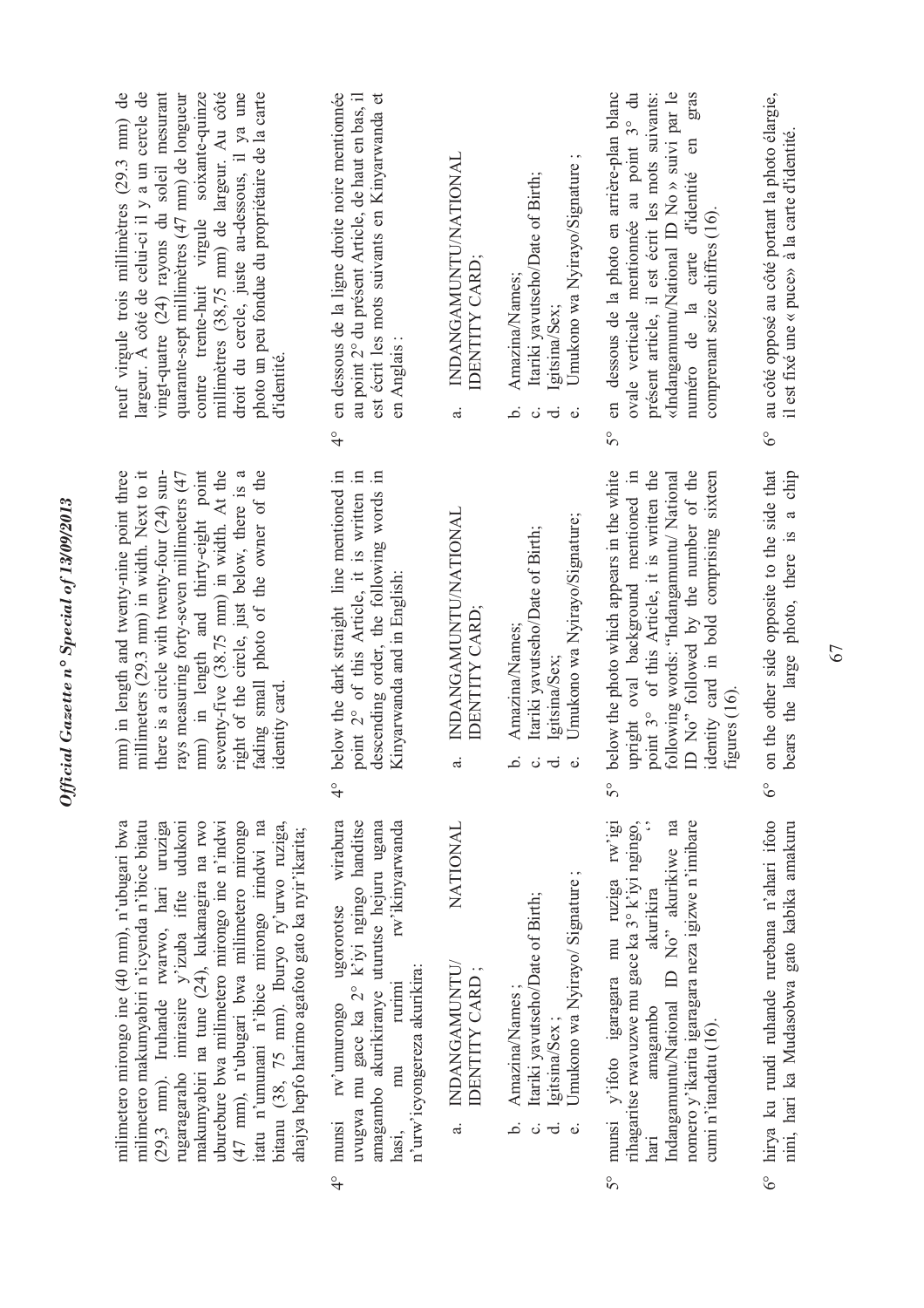|                              | Article 15: Personnalisation de la carte nationale<br>d'identité à puce intégrée       | A l'arrière de la carte d'identité à puce intégrée, il y a<br>ce qui suit:    | du côté superieur droit, il y a une figure<br>National. En dessous, il y a une petite photo<br>semblable au Sceau de la République au<br>milieu d'une figure semblable au Drapeau<br>du titulaire de la carte d'identité nationale;<br>$\frac{1}{2}$ | du côté supérieur gauche vers côté droit,<br>juste au-dessus du cercle solaire mesurant<br>de largeur, il y a un groupe de mots suivants<br>écrits dans les vingt-quatre (24) rayons<br>vingt-six virgule six millimètres (26,6 mm)<br>solaires:<br>$\frac{1}{2}$                                            | sur la première ligne: "Itariki yatangiwe<br>/Date of Issue";<br>$\vec{a}$                       | "Aho<br>ligne:<br>yatangiwe/Place of Issue";<br>deuxième<br>sur la<br>خ                              | "Itariki<br>izarangiriraho/Date of Expiry"<br>ligne:<br>sur la troisième<br>$\ddot{\circ}$    | a droite du cercle solaire mentioné au point<br>2° du présent article, de haut en bas, il est<br>écrit les mots suivants:<br>$3^{\circ}$                      |
|------------------------------|----------------------------------------------------------------------------------------|-------------------------------------------------------------------------------|------------------------------------------------------------------------------------------------------------------------------------------------------------------------------------------------------------------------------------------------------|--------------------------------------------------------------------------------------------------------------------------------------------------------------------------------------------------------------------------------------------------------------------------------------------------------------|--------------------------------------------------------------------------------------------------|------------------------------------------------------------------------------------------------------|-----------------------------------------------------------------------------------------------|---------------------------------------------------------------------------------------------------------------------------------------------------------------|
| attached on to identity card | Article 15: Personalization of the back of the<br>integrated smart identity card       | At the back of the integrated smart identity card<br>there are the following: | middle of a figure resembling the<br>at the top right side there is a figure-<br>like the Seal of the Republic in the<br>National Flag. Below it, there is a small<br>photo of the owner of the Identity card;<br>$\frac{1}{2}$                      | width, there is a group of the following<br>the sun circle measuring twenty-six<br>point six millimeters $(26.6 \text{ mm})$ in<br>words written across the twenty-four<br>from the top left to the right, just above<br>$(24)$ sun-rays:<br>$\overline{C}$                                                  | 'Itariki<br>yatangiwe/Date of Issue";<br>line:<br>first<br>the<br>$\sin$<br>$\ddot{\sigma}$      | otk"<br>second line:<br>yatangiwe/Place of Issue";<br>the<br>$\sin$<br>خ.                            | 'Itariki<br>izarangiriraho/Date of Expiry".<br>third line:<br>the<br>$\sin$<br>$\ddot{\circ}$ | at the right of the sun-circle mentioned<br>in point 2° of this Article, from top to<br>is written the following<br>$\pm$<br>bottom,<br>words:<br>$3^{\circ}$ |
| kometse ku ikarita.          | ku<br>inyuma<br>Ibyanditse<br>ndangamuntu ikomatanyije<br><b>15:</b><br>$1$<br>Ingingo | Inyuma ku ndangamuntu ikomatanyije, hagaragara ibi<br>bikurikira :            | ikirango cya Repubulika kiri hagati y'igisa<br>n'ibendera ry'igihugu. Munsi yaho, hari ifoto<br>uturutse hejuru iburyo, hari ibisa n'ibigize<br>ntoya ya nyir'ikarita ndangamuntu;<br>$\frac{1}{2}$                                                  | hasi,<br>milimetero makumyabiri n'esheshatu n'ibice<br>bitandatu (26,6 mm) z'ubutambike, hari<br>itsinda ry'amagambo yanditse mu mirasire<br>y'izuba rifite udukoni makumyabiri na tune<br>rufite<br>uturutse hejuru ibumoso ugana<br>rw'izuba<br>wambukiranya uruziga<br>(24) akurikira :<br>$\overline{C}$ | 'Itariki<br>mbere:<br>yatangiwe/Date of Issue";<br>wa<br>murongo<br>$\overline{\mathbf{a}}$<br>ಹ | oqy.,<br>kabiri:<br>yatangiwe/Place of Issue";<br>wa<br>murongo<br>$\overline{\mathbf{a}}$<br>.<br>م | 'Itariki<br>gatatu:<br>izarangiriraho/Date of Expiry";<br>wa<br>nurongo<br>ku<br>ပ            | bace ka 2° uhereye hejuru ujya hasi handitse<br>iburyo bw'uruziga rw' izuba ruvugwa mu<br>amagambo akurikira:<br>$3^{\circ}$                                  |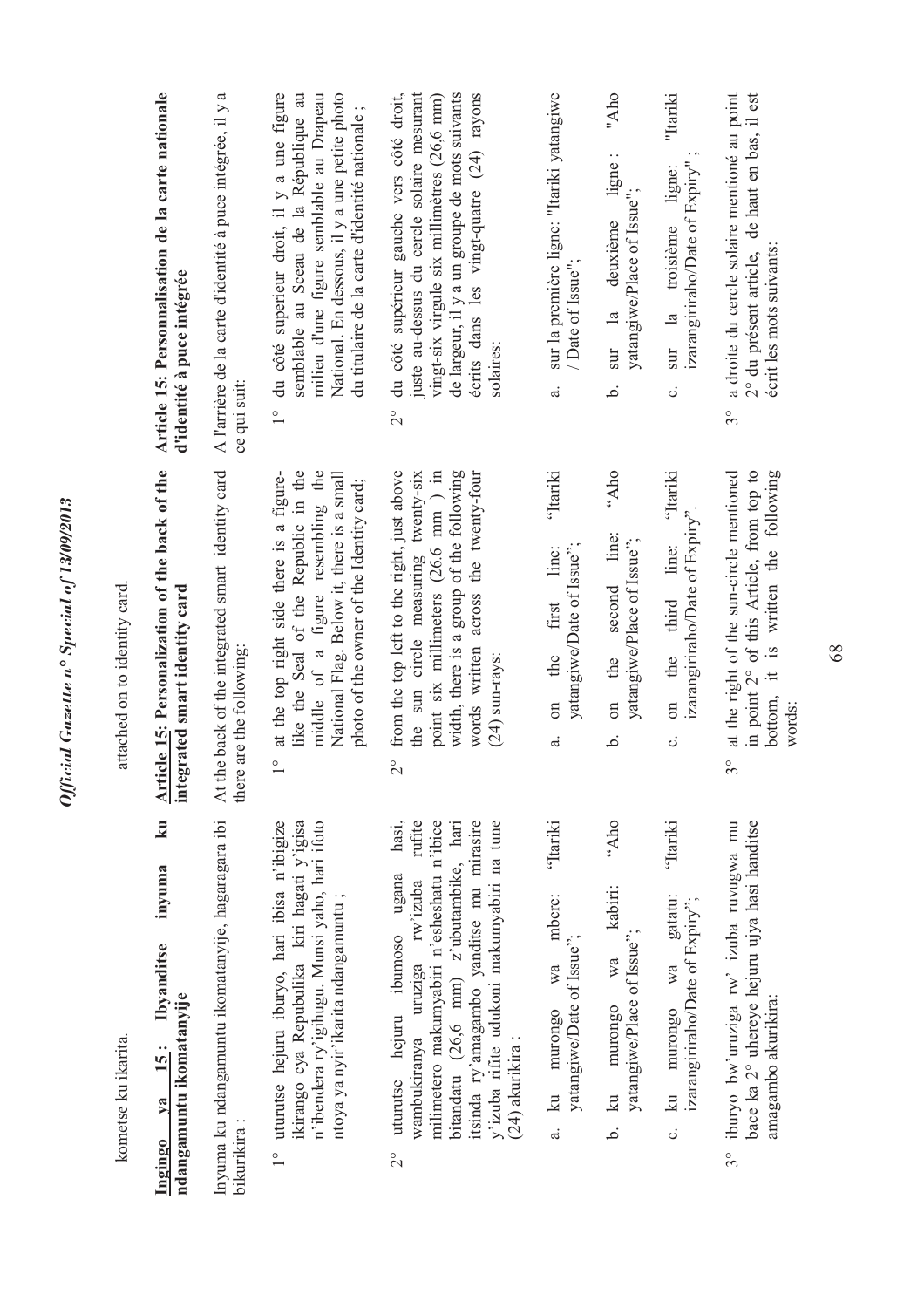| sur la premiere ligne : "Utoraguye iyi<br>ubuyobozi bwa<br>karita, wayishyikiriza<br>polisi bukwegereye";<br>a. | sur la deuxième ligne: "If found, please<br>return this card to the nearest police<br>station";<br>.<br>ف      | sur la troisième ligne: "Uzayikoresha<br>binyuranyije n'itegeko azahanwa";<br>c. | this card contrary to law will be<br>sur la quatrième ligne: "Whoever uses<br>punished";<br>ಕ | en dessous des mots mentionnés au point 3°<br>du present article, il ya un rectangle<br>composé de lettres et de chiffres, « zone<br>lisible par machine ».<br>$\frac{1}{4}$ | Article 16: Autorité compétente pour autres<br>signes caractéristiques | La détermination d'autres signes caractéristiques de<br>la carte nationale d'identité à puce intégrée relève de<br>la responsabilité des autorités gouvernementales<br>compétentes. |
|-----------------------------------------------------------------------------------------------------------------|----------------------------------------------------------------------------------------------------------------|----------------------------------------------------------------------------------|-----------------------------------------------------------------------------------------------|------------------------------------------------------------------------------------------------------------------------------------------------------------------------------|------------------------------------------------------------------------|-------------------------------------------------------------------------------------------------------------------------------------------------------------------------------------|
| on the first line: "Utoraguye iyi<br>karita, wayishyikiriza ubuyobozi<br>bwa polisi bukwegereye";<br>.<br>ಸ     | on the second line: "If found, please<br>return this card to the nearest police<br>station <sup>3</sup> .<br>م | on the third line: "Uzayikoresha<br>binyuranyije n'itegeko azahanwa'';<br>ပ      | this card contrary to law will be<br>on the fourth line: "Whoever uses<br>punished";<br>ಕ     | 4° below the words mentioned in point 3°<br>of this Article, there is a rectangle<br>composed of letters and figures,<br>"machine readable zone".                            | Article 16: Authority responsible for other<br>features                | Determining other features of the national<br>integrated smart identity card is the<br>responsibility of the compentent Government<br>authorities                                   |
| ku murongo wa mbere: "Utoraguye iyi<br>karita, wayishyikiriza ubuyobozi bwa<br>polisi bukwegereye";<br>d.       | return this card to the nearest police<br>ku murongo wa kabiri: "If found, please<br>station";<br>.<br>ف       | ku murongo wa gatatu: "Uzayikoresha<br>binyuranyije n'itegeko azahanwa'';<br>c.  | d. ku murongo wa kane: "Whoever uses this<br>card contrary to law will be punished";          | munsi y'amagambo avugwa mu gace ka 3°<br>n'inyuguti n'imibare, hasomwa hakoreshejwe<br>k'iyi ngingo, hari urukiramende rukozwe<br>imashini.<br>$\frac{1}{4}$                 | Ingingo ya 16: Urwego rugena ibindi bimenyetso                         | ikarita<br>ndangamuntu ikomatanije bishinzwe inzego za Leta<br>biranga<br>Kugena Ibindi bimenyetso<br>zibifitiye ububasha.                                                          |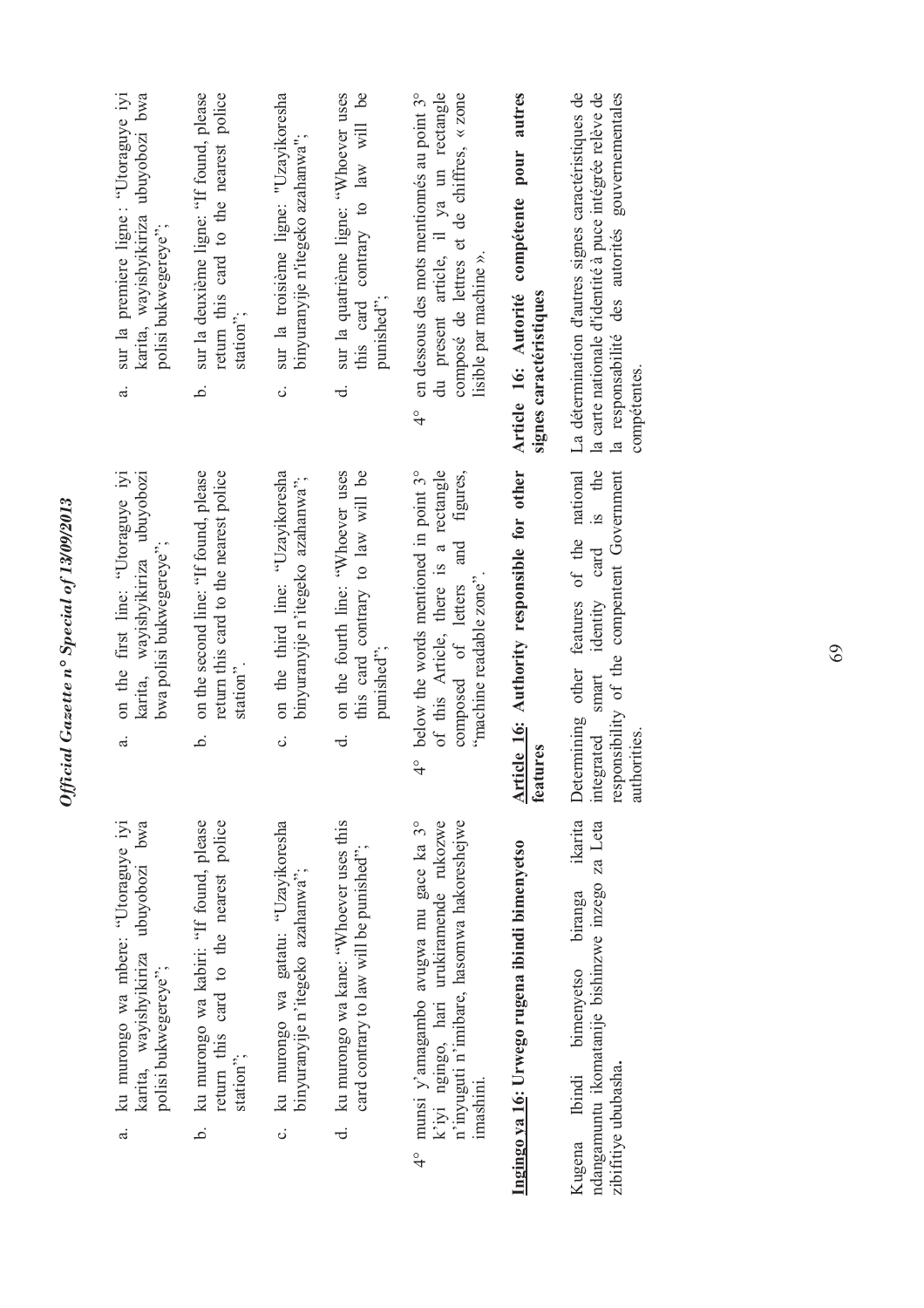| Icyiciro cya 2: Amafaranga atangwa n'umuturage<br>cy'indangamuntu<br>ku kiguzi<br>rwe<br>ikomatanyije<br>nk'uruhare                                                                                                             | Section 2: Fee to be paid as the citizen's<br>national<br>the<br>contribution to the cost of<br>integrated smart identity card                                                                                                                                     | Section 2: Frais contributifs du citoyen au cout<br>de la carte nationale d'identité à puce intégré                                                                                                                                                                                         |
|---------------------------------------------------------------------------------------------------------------------------------------------------------------------------------------------------------------------------------|--------------------------------------------------------------------------------------------------------------------------------------------------------------------------------------------------------------------------------------------------------------------|---------------------------------------------------------------------------------------------------------------------------------------------------------------------------------------------------------------------------------------------------------------------------------------------|
| Ingingo ya 17: Imyaka y'amavuko isabwa kugira<br>ngo umuntu ahabwe indangamuntu ikomatanyije                                                                                                                                    | Article 17: Age of the person eligible to<br>Integrated smart identity card.                                                                                                                                                                                       | Article 17: Age de la personne éligible pour la<br>carte d'identité nationale à puce intégrée                                                                                                                                                                                               |
| cumi<br>n'itandatu (16) y'amavuko ashobora gutunga no<br>Buri munyarwanda ufite nibura imyaka<br>kugendana indangamuntu ikomatanyije.                                                                                           | Every Rwandan aged of at least sixteen years<br>(16) may get and carry an integrated smart<br>identity card.                                                                                                                                                       | Tout Citoyen Rwandais âgé d'au moins seize ans<br>(16) peut demander et porter une carte d'identité à<br>puce intégrée.                                                                                                                                                                     |
| indangamuntu<br>Igingo ya 18: Umubare w'amafaranga atangwa<br>rw'uhabwa<br>ikomatanyije<br>nk'uruhare                                                                                                                           | Article 18: Amount of fee to be paid in order<br>to get the integrated smart card                                                                                                                                                                                  | Article 18: Montant à payer pour obtenir la carte<br>d'identité à puce intégrée                                                                                                                                                                                                             |
| Buri munyarwanda usaba ikarita ndangamuntu<br>ikomatanije yishyura amafaranga y'urwanda ibihumbi<br>cumi na bitanu (15.000 Frw). Atanga ayo mafaranga<br>atangwa iyo ayihawe bwa mbere cyangwa igihe cyose<br>yongeye kuyisaba. | Rwandan wishing to have an integrated<br>smart identity card must pay fifteen thousand<br>for the first time or any time he/she applies for<br>Rwandan francs (Rwf 15,000). He/she pays the<br>amount when he/she obtains the identity card<br>the new one.<br>Any | Tout Citoyen Rwandais qui souhaite disposer d'une<br>quinze mille francs rwandais (15.000 Frw). Il paye<br>ce montant lorsqu'il obtient la carte d'identité pour<br>la première ou chaque fois qu'il demande une<br>carte nationale d'identité à puce intégré doit payer<br>nouvelle carte. |
| Ingingo ya 19: Umubare w'amafaranga atangwa<br>ku zindi serivisi z'indangamuntu ikomatanyije                                                                                                                                    | Article 19: Amount of fee to be paid for other<br>services related to national integrated smart<br>identity card                                                                                                                                                   | Article 19: Montant à payer pour les autres<br>services relatifs à la carte d'identité                                                                                                                                                                                                      |
| Inzego zibishinzwe zigena ibiciro by'izindi serivisi<br>zijyanye n'indangamuntu ikomatanyije                                                                                                                                    | Copmentent authorities determine the prices of<br>services related to the integrated smart<br>identity card<br>other                                                                                                                                               | autres services relatifs à la carte d'identité à la carte<br>Les autorités compétentes déterminent les prix des<br>d'identit.                                                                                                                                                               |
|                                                                                                                                                                                                                                 |                                                                                                                                                                                                                                                                    |                                                                                                                                                                                                                                                                                             |